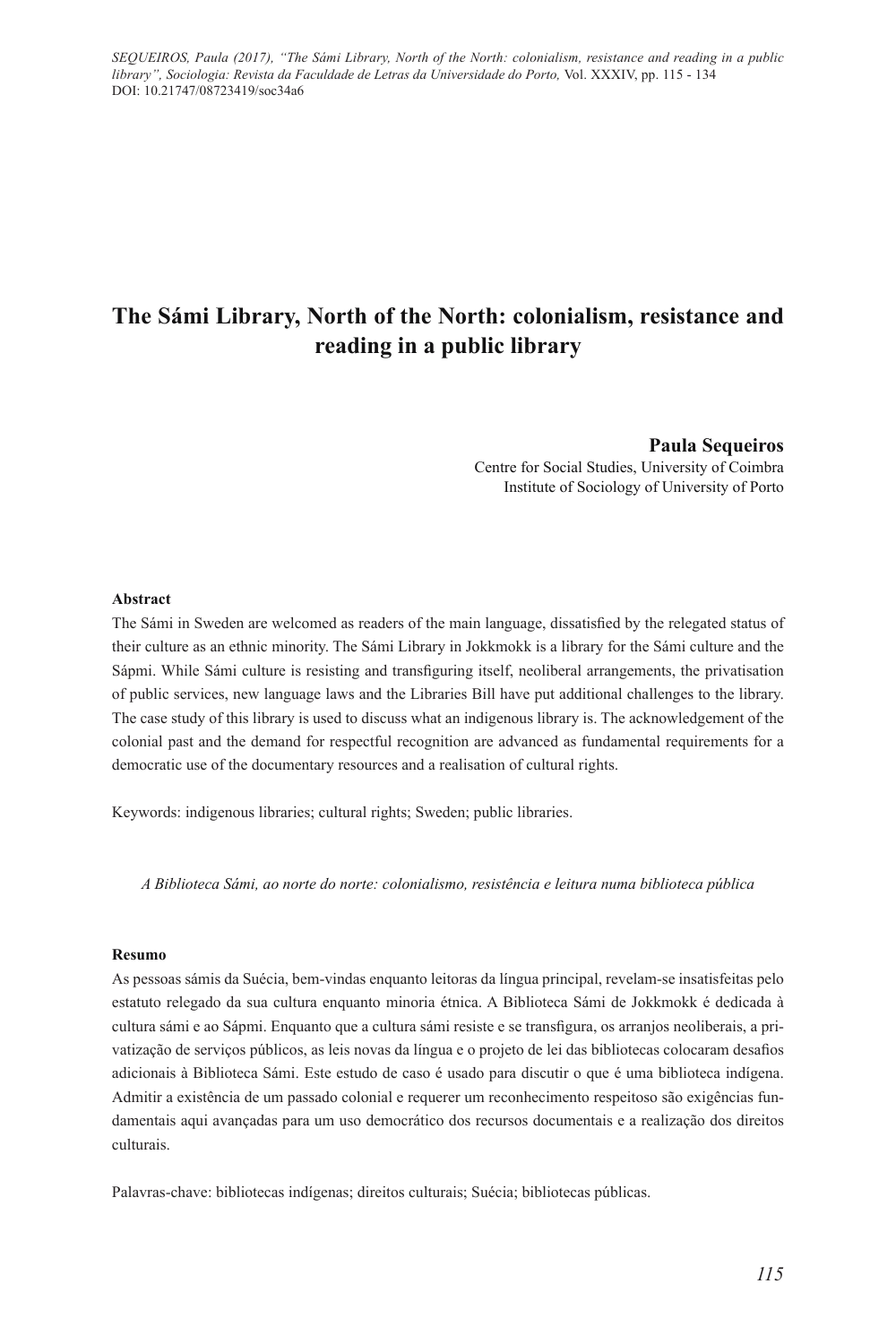*SEQUEIROS, Paula (2017), "The Sámi Library, North of the North: colonialism, resistance and reading in a public library", Sociologia: Revista da Faculdade de Letras da Universidade do Porto,* Vol. XXXIV, pp. 115 - 134

*La Biblliothèque Sámi, au nord du nord: colonialisme, résistance et lecture dans une bibliothèque publique*

#### **Résumé**

Les personnes sámis en Suède, bienvenues comme lectrices de la langue principale, s'avèrent mécontentes en tant que minorité ethnique de la relégation de leur culture. La Bibliothèque Sámi à Jokkmokk est consacrée à la culture sámi et au Sápmi. Tandis que la culture sámi résiste et se transfigure, les arrangements néolibéraux, la privatisation des services publics, les nouvelles lois de la langue et le projet de loi de bibliothèques ont lancé des défis supplémentaires à la Bibliothèque Sámi. L'étude de cas est utilisée pour débattre de ce qu'est une bibliothèque indigène. Admettre l'existence d'un passé colonial et demander une reconnaissance respectueuse sont des exigences fondamentales proposées pour une utilisation démocratique des ressources documentaires et la concrétisation des droits culturels.

Mots-clés: bibliothèques indigènes; droits culturels; Suède; bilbiothèques publiques.

*La Biblioteca Sámi, al norte del norte: al norte del norte: colonialismo, resistencia y lectura en una biblioteca pública*

#### **Resumen**

Las personas sámis de Suecia, bienvenidas como lectoras de la lengua principal, se muestran insatisfechas por la relegación de la cultura de su minoría étnica. La Biblioteca Sámi de Jokkmokk es una biblioteca para su cultura y el Sápmi. Al tiempo que la cultura sámi resiste y se transforma, el régimen neoliberal, la privatización de los servicios públicos, las nuevas leyes sobre la lengua y el proyecto de ley de las bibliotecas han planteado retos adicionales a la Biblioteca. El estudio de caso tiene el objetivo de cuestionar qué es una biblioteca indígena. Admitir un pasado colonial y demandar un reconocimiento respetuoso son exigencias fundamentales que se proponen para hacer un uso democrático de los recursos documentales y realizar los derechos culturales.

Palabras-clave: bibliotecas indígenas; derechos culturales; Suecia; bibliotecas públicas.

#### **In the pursuit of an** *indigenous library* **in Europe**

From 1969, indigenous libraries have been a central theme in some specialised literature, (Aguilar, 2009). In 2002, the International Federation of Library Associations issued a Statement on Indigenous Traditional Knowledge (IFLA, 2010) intended to draw the attention of professionals and political leaders to the specificity of indigenous and local traditional knowledge organisations and also to the constraints that these organisations faced to ensure the preservation and transmission of their cultural heritage resources.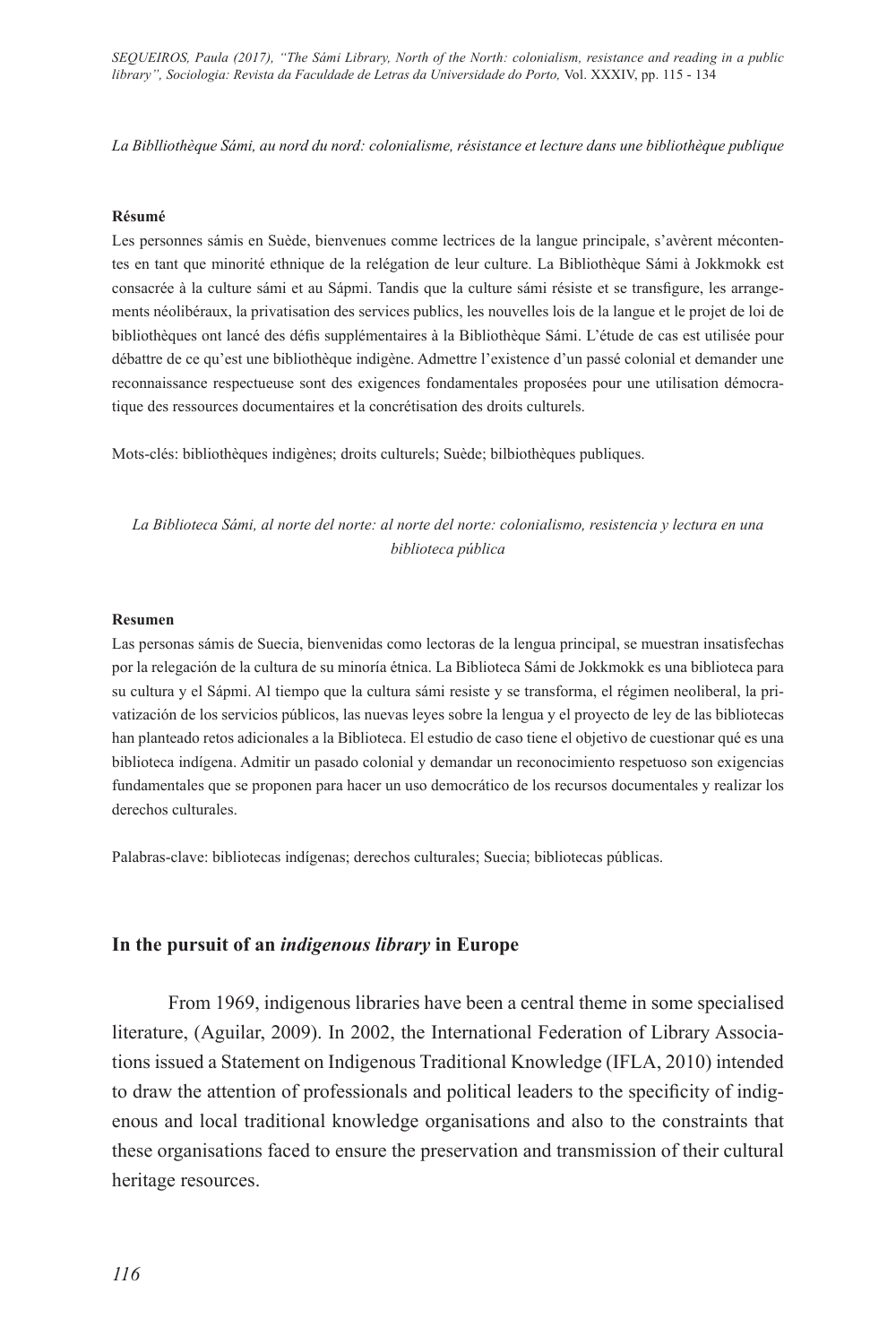The public library is a concept that developed between the  $18<sup>th</sup>$  and  $19<sup>th</sup>$  century in the global North. Implemented with many nuances and singularities, the concept may be synthetically and significantly characterised by these central aims: to disseminate the practice of reading and national literature, and to promote education and shape popular leisure (Sturges, 1996; Sykes, 1978; Witmann, 1997). The history of public libraries, however, does not account for or acknowledge the libraries created to support and document the originary cultures of the ex-colonised peoples in their present and historical expressions. Libraries for originary cultures are few, are not widely acknowledged, may not endure over time, and may fall short of originary readers' expectations. All in all, they are subject to even greater tensions than their "conventional" counterparts in the context of present day economic and financial crises (Burns, Doyle, Joseph, and Krebs, 2010; Edwards and Edwards, 2010; Canosa, 2012).

Some questions emerged during a comparative research project aimed at understanding how the modern public library concept was adapted to other cultural and social contexts. How much do we know about the so-called indigenous libraries and library policies, about collection building and holdings (oral documents or not), about their reading practices and their cultural significance? How is the model of the public library, built within the print paradigm, reconfigured to fit this other paradigm of orality and/or of a recent originary print culture?

Upon learning that there was a Sámi library in Sweden (Sarri, 2002), a project which started more than two decades ago in Jokkmokk, I selected this library for a case study to include in the aforementioned comparative project. The Sámi refer to themselves, in a representation that precedes and surpasses borders, as the originary people who inhabit the Sápmi territory which may still be known by the exonym Lapland<sup>1</sup>. Presently spread throughout several countries, they inherited several languages with similar traits. Jokkmokk is a symbolic city for the Sámi and the whole of Sápmi, as it hosts a 400-year old annual market, which still plays the role of an international convergence spot for scattered relatives and friends<sup>2</sup> and has been a thematic tourism destination for some decades.

To perform the analysis of the Sámi library and to contextualise the institution and its readers, I employed a number of different methods, including: ethnographic observation of reading practices, library routines and social relations, document analysis of library policies, and interviews with readers, librarians, managers and other

<sup>&</sup>lt;sup>1</sup> The far North of Europe (Norway, Sweden, Finland) and the Kola Peninsula (Russia).

<sup>2</sup> Approved by a Royal Charter since 1605.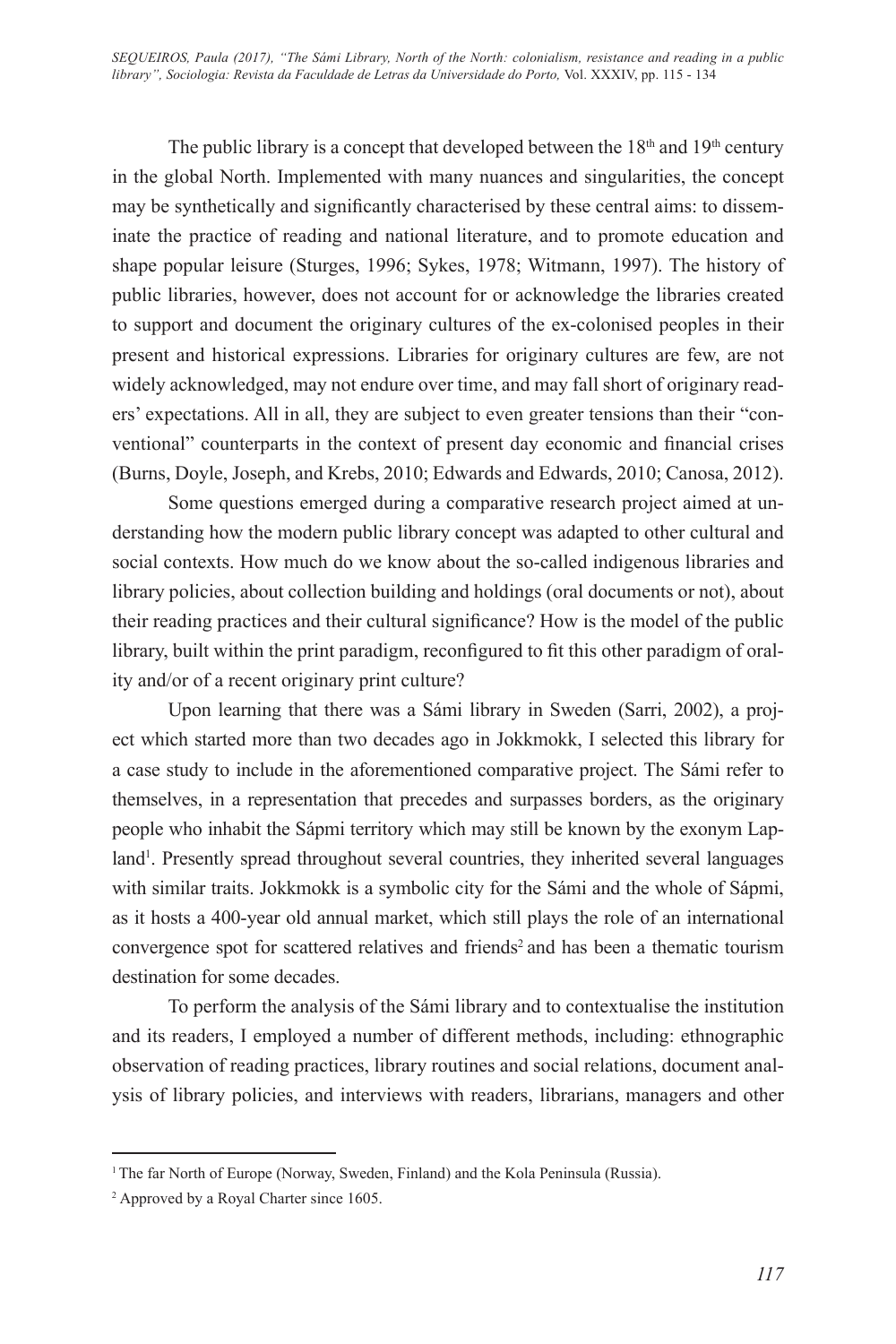cultural agents. I visited the Centre for Sámi Research (CeSam) of the University of Umeå and stayed in Jokkmokk for a total of three months in 2013. Historical (Kuoljok, 1998; Lantto, 2000; Lindmark, 2013; Össbo and Lantto, 2011), linguistic (Hirvonen, 2008; Milani and Johnson, 2008; Milani and Jonsson, 2014; Cocq, 2008), social and post-colonial research provided a theoretical background to address issues of ethnicity (Lantto, 2000), identity, and of cultural dominance, subalternity and emancipation.

### **Sámi collections: understanding low use, underlining relevance**

A small, glazed room in the middle of the wide reading area of Umeå's Municipal (*Kommune*) public library displays the Sámi literature collection: a few worn-out, old books, are exhibited within a space which is almost always vacant, with a half-lit, sombre micro-atmosphere. All around it, the whole library is commonly in full use and well lit, glossy, newly released books are displayed in the entrance drawing the attention of the visitors. On Saturday mornings, many accompanied children enter at all times. At the entrance, and visible from the street, lies the cafeteria, a sought-after meeting place in the city.

Further north in Jokkmokk, above the polar circle line, there is the only specialised Sámi "compound" collection in Sweden, which functions as a *de facto* national library for the Sámi culture.

The Ájtte cultural complex, alongside the Sámi Parliament house, successively housed a variety of cultural, touristic and information services in a building marked by an aesthetic of utilitarian simplicity. Ájtte is now a foundation owned and funded by the state and also by Jokkmokk›s Municipality and Norrbotten›s County Council. Ájtte's ethnographic Museum was recently re-conceived as a museum of the territory and came to be officially designated as the «Swedish Mountain and Sámi Museum», but it is still commonly known as the Sámi Museum. The Sámi community partially funded the starting project by donating the compensation received from the hydroelectric company for the use of their lands and rivers. Ája (source or spring in Sámi) is a collection of books, and historical and sound archives<sup>3</sup> created from the documentation organised to support the experts and researchers working in Ájtte. Ájtte's sound archive holds approximately 3000 items of which 1500 are digitised recordings. Also

<sup>3</sup> The richest *jojk* archive in Sweden, followed by the one in the National Library in Stockholm; *jojk* is a practice of remembrance in the form of a vocal solo, with or without text, describing and evoking living beings, natural elements; used as an identity symbol.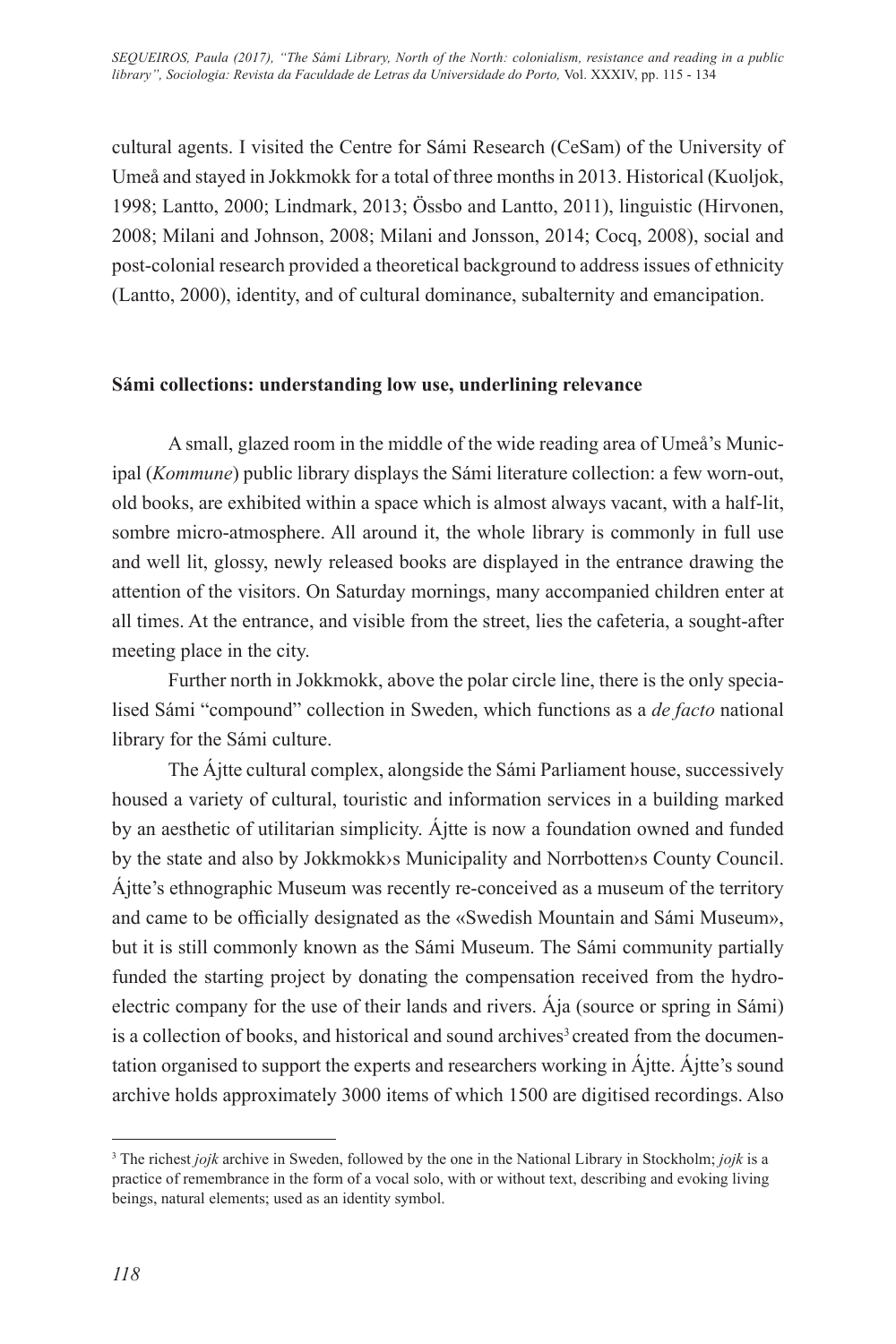open for local public lending, the bibliographic collections are available, through the Swedish interlibrary loan system, at home and abroad.

The Sámi Library, inaugurated in 1989, under the auspices of the Swedish Sámi Parliament (*Sametinget*), is also housed at Ájjte (storage cabin in Sámi), and has been since 2004. Supporting the Sámi Parliament and Ájtte's Museum as its core purpose, the Sámi Library provides the community with a bibliography in Sámi languages or about the Sámi, irrespective of the publishing languages. The Library holds about 15000 monographs and 550 periodicals. The Sámi Library's and Ája's bibliographic collections share the same physical space and some of the shelves. The two funds have, however, different catalogues and lending procedures. For users they are commonly used and thought of as a single library. The Ájtte complex also includes Ája's cultural centre.

Under the 2013 Libraries Act (Kulturdepartementet, 2013), the Sámi Library was integrated into the national network of public libraries. As a specialised, singular library it is visited by researchers of various nationalities and additionally provides public access to the general public. A noteworthy service is the extended loan during each school term of "mobile" collections prepared for first grade schools with Sámi curricula in the vicinity. The library cooperates with the Commune Library, assuring them the custody and preservation of the parish archives, crucial in the search for relatives and family histories in a region historically imprinted by consecutive migrations. In recent years the allocation of librarians decreased and the initial innovative, time-consuming and expert projects, such as the development and maintenance of a list of Sámi Subject Headings - a bibliographic indexing tool - or the analytic record of articles and parts of books, were discontinued and/or disinvested.

It should be noted that the successive organisational models and designations of the Sámi bibliographic heritage appear to reflect the tensions between institutional purposes and different interests regarding the relevance of each of its components – Museum, Libraries/Archives, Cultural Centre – both in the local and national society.

As one of the few institutions where a bibliography about the Sámi in languages other than Swedish is to be found, and as a heritage institution, the Sámi Library is unanimously represented as a «treasure» by different Sámi cultural agents.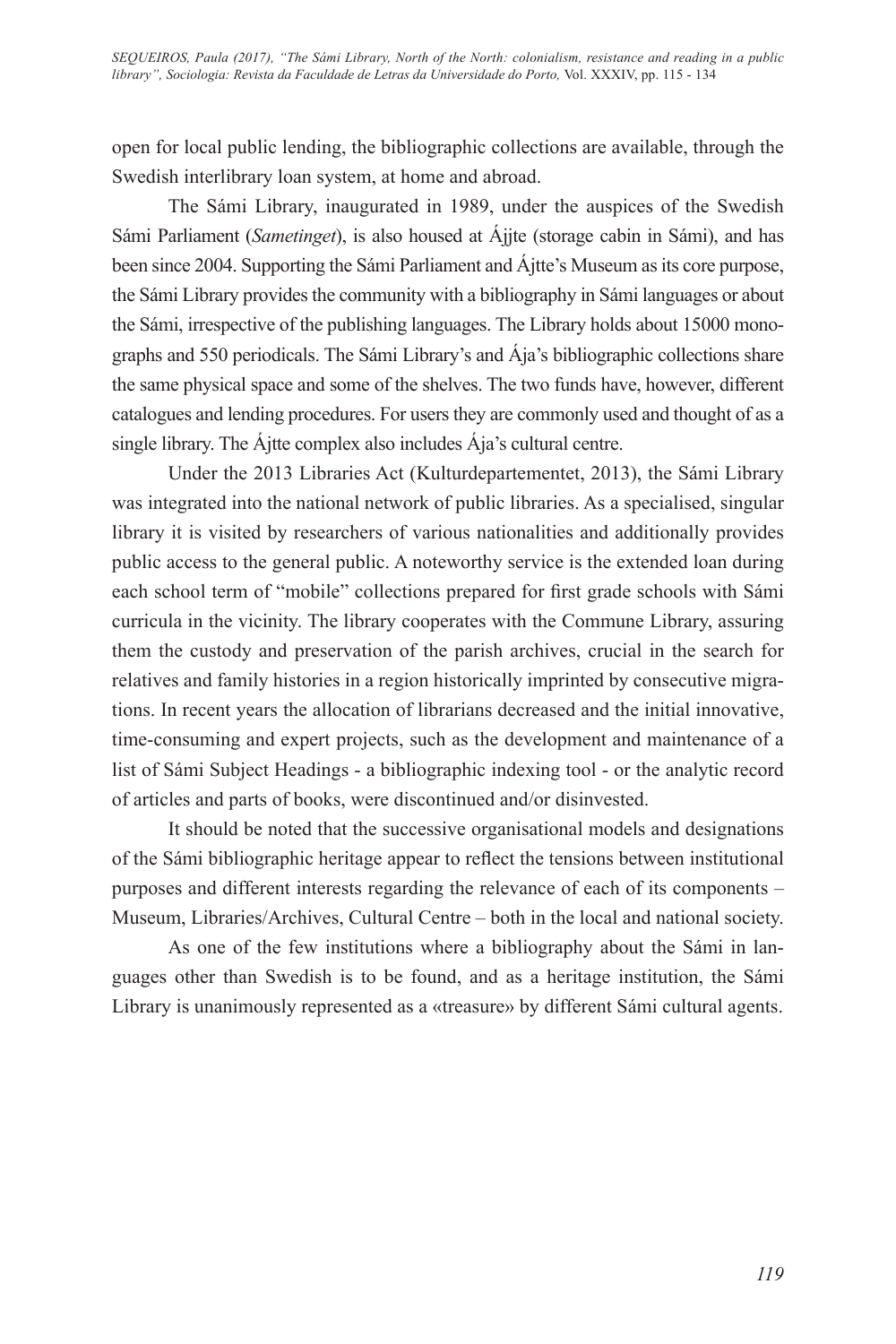### **Addressing inequalities and relegation**

*I share my culture with those who understand it, if they can't understand it I don't*  Sámi photographer in Jokkmokk

It is important to note that the Sámi Library collects some bibliographic material about ancestral knowledge – regardless of the physical medium –, active or not in daily life practices today. Acknowledging that some issues remain secret, and under the tutelage of Sámi persons or non Sámi who were granted access to – such as the location of certain pure water springs – their passage from an ethnic community to the public sphere raises sensitive questions about sharing and transmission that are up to the community to resolve fairly.

As an example of a likely mismatch, the Ája cultural centre, within the Ájjte complex, once organised some publications and meetings on ethnomedicine and ethnobotany. At present, not far away, but unaware of this collection, a small company researches and produces organic cosmetics where local plants are a central component. The Friends of the library group meets in this Centre, a group that includes their published authors, and is actually the place where the Sámi Bibliography was first prepared. Sámis and Swedes – not to mention the many immigrants of diverse ethnicities and countries that have settled there in recent decades – live side by side in Jokkmokk, sometimes joined in families. Occupations, social classes and ethnic origins, physical and social spaces, religion and spirituality appear today as the product of the crossing of colonial boundaries in a mix that does not ignore the history and persistence of differences. The question of "Saminess" remains awake, even revitalised, namely by the process of the European capital of culture 2014 in Umeå, which had the Sámi culture as one of its themes (Hagerman and Sikku, 2014).

Swedish public libraries, having high levels of attendance - 60% of the population –, renovated collections and good facilities, and working closely with local associations, are often listed as examples of good practice internationally (Thomas 2010). The rarely used Sámi Room in Umeå, nonetheless, has been negatively evaluated by several Sámi, the same happening in other northern cities (Gunnare, 2012). In the small library of the commune of Jokkmokk, with a population that is largely Sámi and living under extreme weather conditions, frequent and regular visitors carry home many books and videos at a time, which may be borrowed for a week or two. Still, the literature in the originary Sámi languages, in an inner area recently developed, registers a minute amount of use. Björkman and Liljedahl have proposed several ex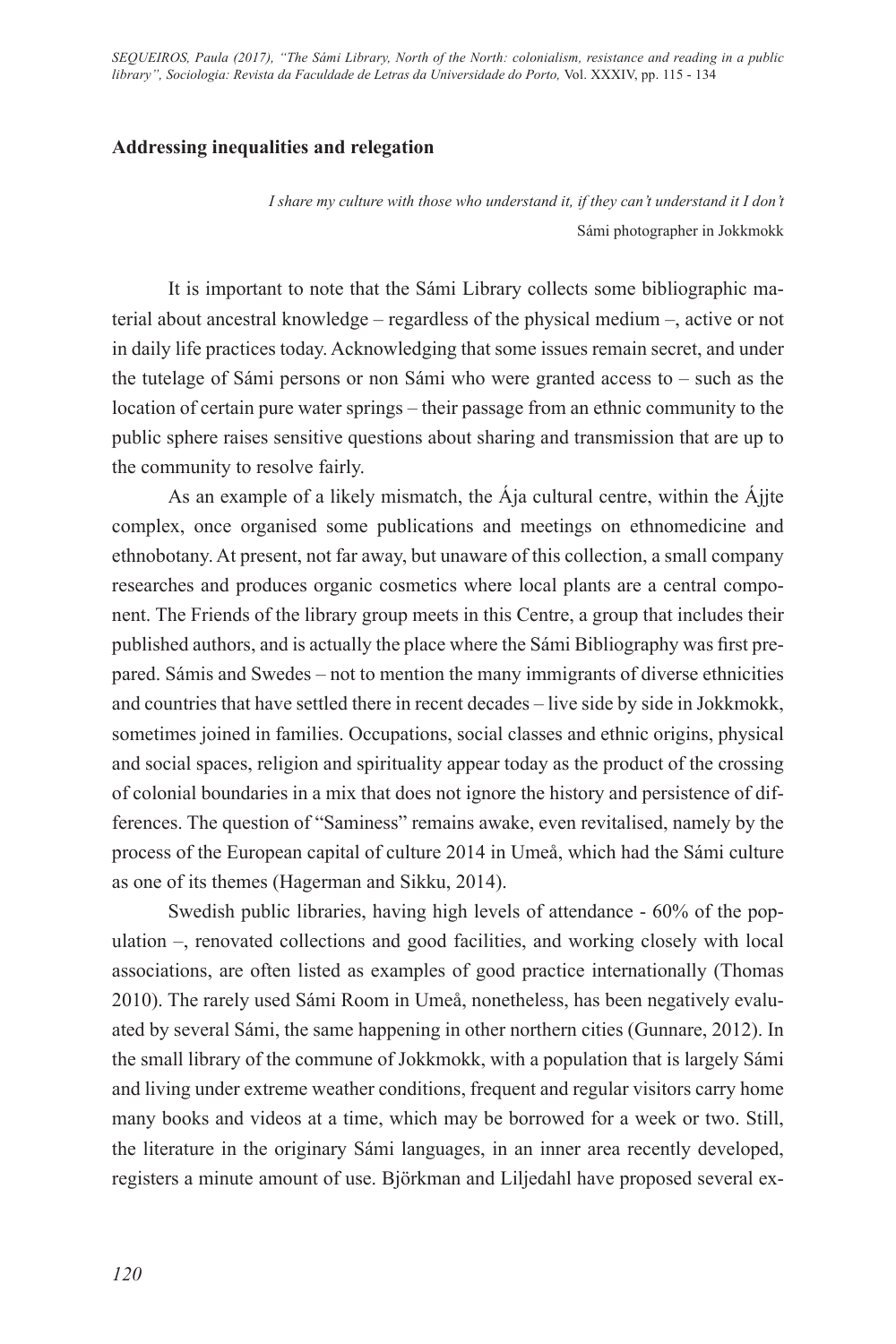planations for a similar situation in Östersund: the library staff did not know the Sámi languages and editions, and being unaware of these readers' specific needs, had been developing fruitless efforts to serve the Sámispeaking readers (2009).

Beyond a likely cultural estrangement or unfamiliarity with Sámi culture, deeper reasons for this relegated status, deriving from cultural policies, are worth considering. Educated exclusively or predominantly in the Swedish language, the Sámi are frequent readers of Swedish language content. In the library of Jokkmokk, classic literature titles were being discarded, the little vacant space being filled by commercially successful titles, a trend actually observed in many other European libraries. The library workers, with an ever-reducing staff and working hours, due to cuts in recent years, were overburdened with the production of managerial information; their time for assisting readers was centred on loan processing, with no or little opportunity for advice. Furthermore, just as in Östersund, the city of Jokkmokk and the neighbouring villages were no longer served by the mobile library carrying Sámi languages content, incoming from Norway in the latter case, because, allegedly, the Sámi corner had made it redundant. However, I observed that the documents in the Sámi corner were rarely used. A deeper explanation was required to account for this apparent lack of interest.

### **The first public library in Jokkmokk**

The history of the first library built in Jokkmokk speaks of yet other times and contexts. A forgotten history that this research, most fortunately, allowed to emerge, following the guidance of some collaborating inhabitants. According to oral and written sources (Jokkmokks SK, 1993), I could conclude that the first public library was created in the Old Church, following its deconsecration, at an uncertain date by the action of Eigil Högström, a Sámi who came to Jokkmokk in the early 1900's<sup>4</sup>. A communist partisan and a member of a temperance league<sup>5</sup>, Högström was a primary school teacher, who also created study circles, engaged in social causes and promoted sports, and became a leader of the local Ski Club.

These study circles, created by Swedish grassroots organisations dedicated to the promotion of literacy and popular consciousness, and self-declaredly committed to the emancipation of labour and political organisation, were precisely the origin of

<sup>4</sup> He confirmedly resided there since 1918, at the latest.

<sup>&</sup>lt;sup>5</sup> According to an oral source, the Godtemplare - The Good Templars -, campaigned against alcohol abuse and created several study circles in Sweden.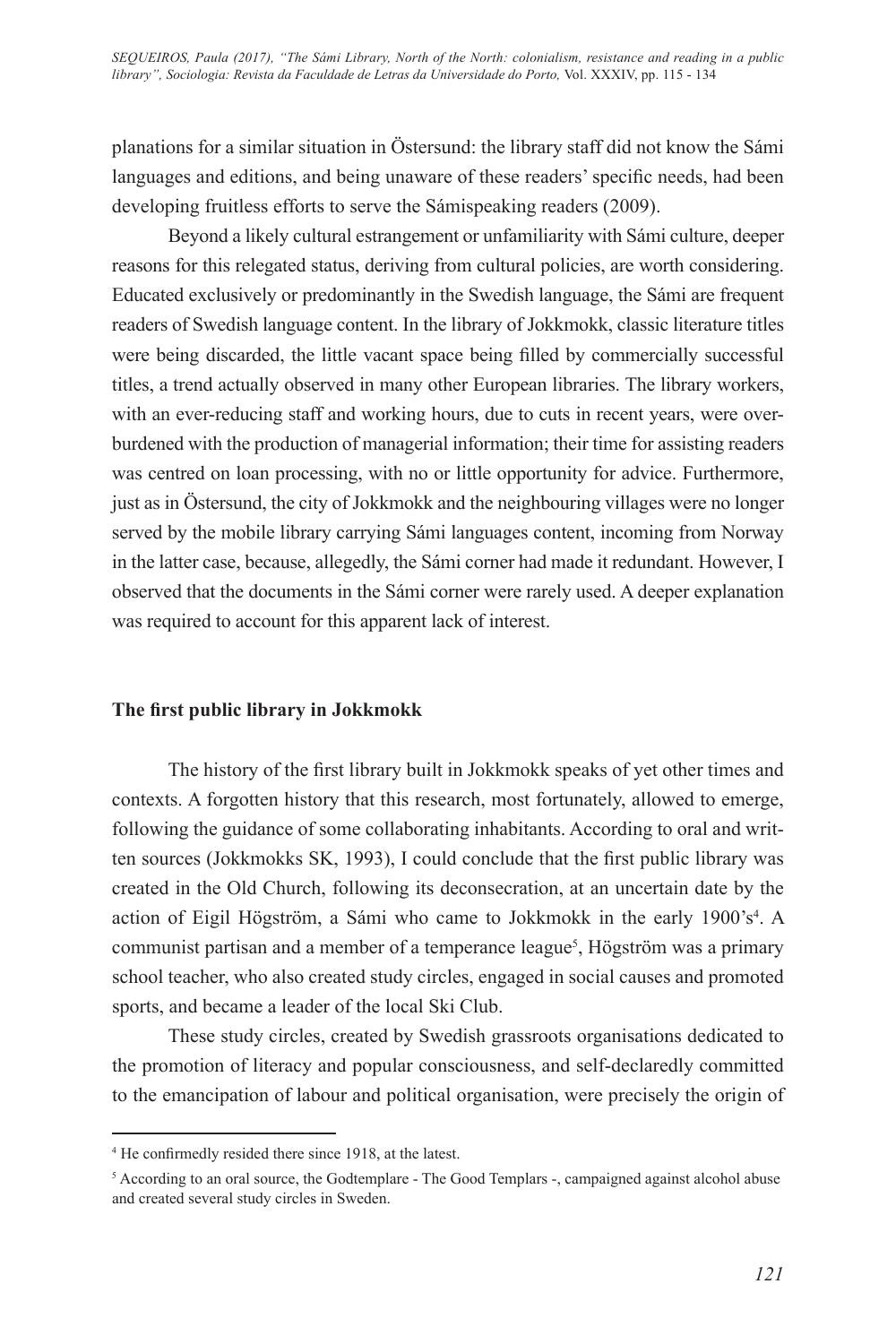many of the Swedish public libraries and had a singular history in Europe (Möhlenbrock, 1993). Before them, and from 1830/40, there were parish libraries supporting religious education and catechesis (Möhlenbrock, 1993), holding predominantly moralising and confessional books, and books on agriculture and household care (Thomas 2010). In contrast, the autonomously managed circles created and organised materials purposefully designed for adult learning and fiction, and essays oriented to social improvement and prophylaxis, especially to address alcoholism issues, a concern which grew in parallel to the industrialisation and the displacement of the populations in the region. After the first Libraries Act, dated from 1905, a debate took place in society about the need to develop public libraries, under State control, focusing on the proclaimed objectives of popular education and awareness – especially of the young – qualifying for jobs, for voting and for political intervention. The circles came to be financed and controlled by the State in 1912, while it agreed to keep libraries open to the general public. These libraries were formally dissolved in 1949 upon the creation of a national education system. Many of the existing popular libraries – including those of the circles – the outcomes of workers' organisations over which Liberals and Social Democrats vied for leadership, would be integrated, following the new Libraries Act of 1912, into the Association for the Education of Workers (ABF), which had strong Social Democrat influence (Möhlenbrock, 1993; Torstensson, 2008; Thomas, 2010). Taking all these realities into account, it seems reasonable to me to place the creation of this first library of Jokkmokk in the 1920's, coinciding with the migratory wave raised by the newly settled industries (Össbo and Lantto, 2011) in adjacent areas.

### **To Exist**

The Sápmi shows traces of human occupation dating back about 10,000 years. The oldest Sámi artefacts indicate the existence of this culture for about 8000 years (Kuoljok, 1998), an occupation that extended far below the Arctic Circle until the settlements of colonists from regions farther south forced the originary population to move.

The story of the Sámi is one that is woven in and between some powerful and influential countries, empires, and events in the history of Europe.

The Swedish crown begins the exploration of the territory in the far north of Europe from the 15th to the 16th centuries, constantly redrawing the borders, competing with other states for natural resources (Lindmark, 2013). Tax exploitation had already begun in the 14th century. From the Middle Ages the Sámis "paid tax to three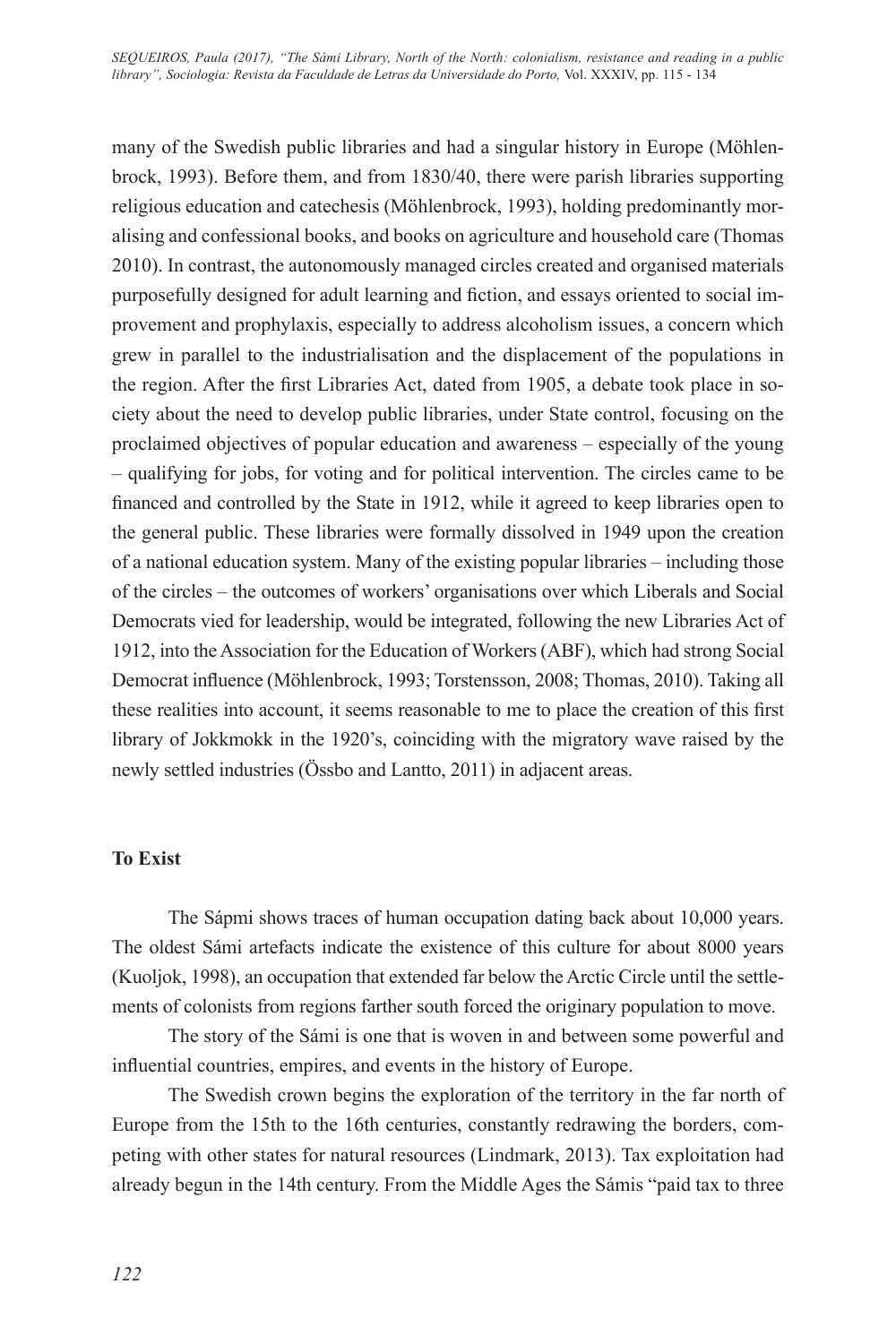crowns" - Sweden, Norway and Finland -, in different places and moments during their journeys, according to the report by the Portuguese scholar Damião de Góis (1544), who introduced the Sámi to his contemporary Central and Southern Europe (Hirsch 1987). In the second half of the 16th century, the Sámi are displaced by waves of Norwegian settlers, and by incursions of the crowns of Holland, England and Denmark. Russian Orthodox missionaries and monks occupy and subjugate parts farther east (Storfjell, 2013). In the mid-17th century, Sámi land neither cultivated nor built upon is appropriated by the Swedish crown in a process of "discovery" and effective occupation fostered by the settlements (Lindmark, 2013). The Sámi are further hindered from pursuing their various and often cumulative economic activities – hunting, fishing, gathering, agriculture – leading a large number of families to concentrate on reindeer grazing alone.

They will later be described in scholarly circles, in analogy with other colonial conditions, as pagans, primitives, impulsive and childish. Linnæus, an 18th century Swedish scientist, travelling through an area contiguous to Jokkmokk, in this very region, writes his taxonomies for Botany, Zoology and also for humans. He thus creates the categories *Homo Europaeus*, *Homo Africanus*, *Homo Asiaticus* and *Americanus*, and the remainder *Homo Monstrosus*, where he included the Sámi (Koerner, 1999). Ironically referring to the well-known allegory, Storfjell comments that "[i]f Sápmi is an Edenic paradise, then Linnæus is its Adam, invested with the power to name its plants and animals" (2013:568).

The Swedish modern monarchy, which simultaneously headed the Lutheran Church, will pursue the shamanic practices of the Sámi shortly after the occupation. A forced conversion to Christianity begins, the churches in the new Lapp Marks are used as a compulsory convergence point, profiting from the seasonal travelling of the Sámi to the market cities, such as Jokkmokk. There they would be judged, collected, and catechised (Kuoljok, 1998). During the 17th and 18th centuries, there is intense missionary activity, blending literacy with conversion, and creating future missionaries of Sámi ethnicity (Lindmark, 2013). Claiming that shamanism threatened the national unity, the Monarch established Lapp Schools in 1735, with a reduced and evangelising curriculum, removing children from family contact and keeping them under the vigilance of a Lutheran pietism moral. Speaking in Sámi would be discouraged and even persecuted. From 1925, the State imposes the Swedish language in all schools (Cocq, 2008). In Sápmi too (apud Mudimbe, Lindmark, 2013) the colonial boarding school served both to indoctrinate and to acculturate. It is this social, political and religious context, that parochial libraries end up fitting into, on a path parallel to that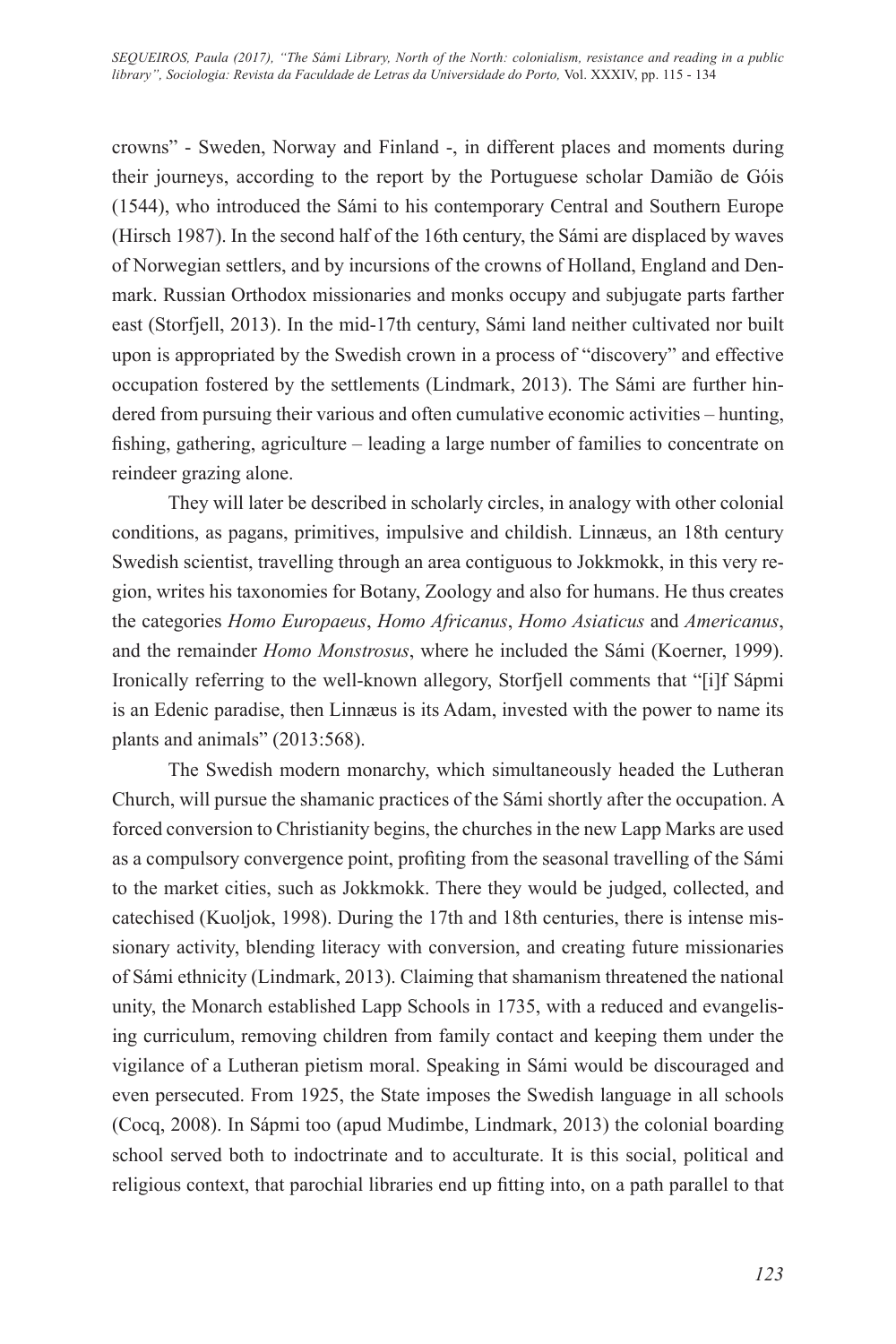*SEQUEIROS, Paula (2017), "The Sámi Library, North of the North: colonialism, resistance and reading in a public library", Sociologia: Revista da Faculdade de Letras da Universidade do Porto,* Vol. XXXIV, pp. 115 - 134

of education. The processes of assimilation of the Sámi programmed by Norway, Sweden, Finland and Russia, and of cultural suppression end just after World War II.

At present there are Sámi Schools in five Northern localities, serving students from kindergarten to the end of their compulsory education. Elsewhere, optional subjects in Sámi culture and optional curricula with Sámi programs after the seventh grade, regardless of the ethnicity of origin, are designed by the state (Green, 2009). In Jokkmokk lies the only secondary school with a Sámi Arts and Crafts integrated curriculum.

#### **To remember**

*I don't understand why the Sámi are always talking about history!*  A young Swedish student, staying in Jokkmokk

Extended family-based communities, or *siida*, that used common goods while internally negotiating the demarcations and divisions of territory, were threatened by the borders – indicative of private property and nation-states, concepts foreign to the Sámi **–** drawn by the dominant powers (Kuoljok, 1998). From the end of the 19th to the first half of the 20th century, the law prescribes new territorial units and the exclusiveness of reindeer husbandry to the Sámi (Össbo and Lantto, 2011). "Lapp shall remain Lapp", was the refrain of this colonial ideology. So a metonymy was legitimised: an ethnic group was reduced to reindeer husbandry, on the assumption of their inability to live civilly away from colonial tutelage (Lantto, 2000). Even today a large part of Sápmi is owned by the crown: with no private property nor land records, the Sámi have rarely seen their ancestral ownership of land legally recognised.

From the late 19th century until 1935, racist theories permeated the anthropometric surveys and the photography of the Swedish Institute for Racial Biology<sup>6</sup>. Used in widely printed books in the 20s and in the Stockholm Exhibition in the 30s, these documents have left painful marks on the Sámi social memory (Kvarfordt, Sikku and Teilus, 2009), a memory impregnated with history, and marks which today's art often stumbles upon and raises. As Katarina Pirak Sikku claims "pain may be inherited" (2014).

From the 20th century on, the main clashes arose from hydropower (Össbo and Lantto, 2011) and mining interests. Intensive iron ore mining, consented to by

<sup>6</sup> Photos archived by University Library of Uppsala which recently gave way to a wide polemic upon being exhibited online; see http://www.samer.se/4308.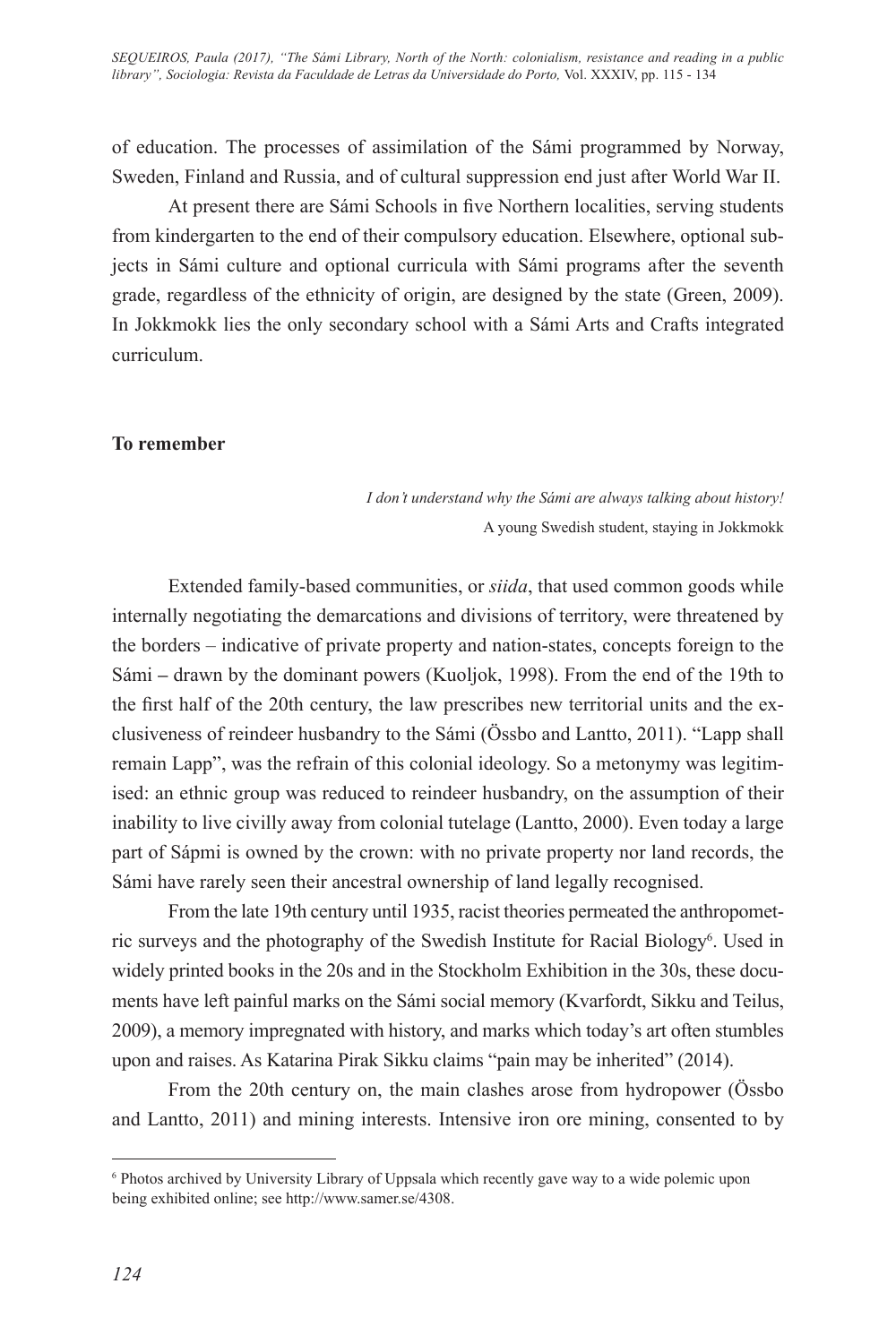the State, forced the recent decision to move the whole town of Giron/Kiruna to another place, due to the uncontrollable cracks that were opening (Kinder 2014). A new mining operation in Gállok/Kallak, near Jokkmokk, has been the object of protests in the streets and in the Sámediggi/Sametinget, the Sámi Parliament (Samiskt Informationscentrum, 2013). On top of this, alongside truly vast parks and natural reserves (Green 2009), the military zone is being expanded for testing with drones, according to one Sámi landowner.

The persistent consequences of Chernobyl and climate change have had a strong local impact, making the soil retreat, endangering natural goods, and threatening subsistence and small-scale economic activities (Mustonen and Syrjämäki, 2013).

The Sámediggi, a Swedish State administrative agency and advisory body created in 1993 and elected by the Sámi, often see their advice ignored. In February 2014 it decided that a Nordic-Sámi Convention, with representatives of the three Sámi parliaments and of the Nordic governments should be held (Sametinget,  $2014$ )<sup>7</sup>, 2016 being the expected time for the completion of their work. The Sámi spokesperson expressed the expectation that the States would ratify the definition of minimum standards within civil and international law, including the right to self-determination, to land and water, in addition to the already, although informally, accepted right to knowledge and cultural expressions.

### **To Speak, To Write, To Edit**

The Sámi population is currently estimated at 60,000, 17,000 of which have Swedish citizenship. (Axelsson and Sköld, 2006; Green, 2009). Of the total, only about 20,000 speak an originary language.

The Sámi languages belong to the Finno-Ugric linguistic branch, nine being alive, six of which have a standardised orthography and literary printed works (Hirvonen, 2008). It is believed that there are 6,000 speakers of Northern Sámi in Sweden, and that the Lule and the South Sámi speakers count for about 500 each and that Ume Sámi is spoken by only a few. Each language has its own latin alphabet with additional special characters for unique phonemes. North Sámi had three orthographies (Skutnabb-Kangas and Magga, 2001) until a standardisation was agreed between Sweden and Finland in the 70s (Samiskt Informationscentrum, 2014).

<sup>7</sup> http://www.sametinget.se/1110.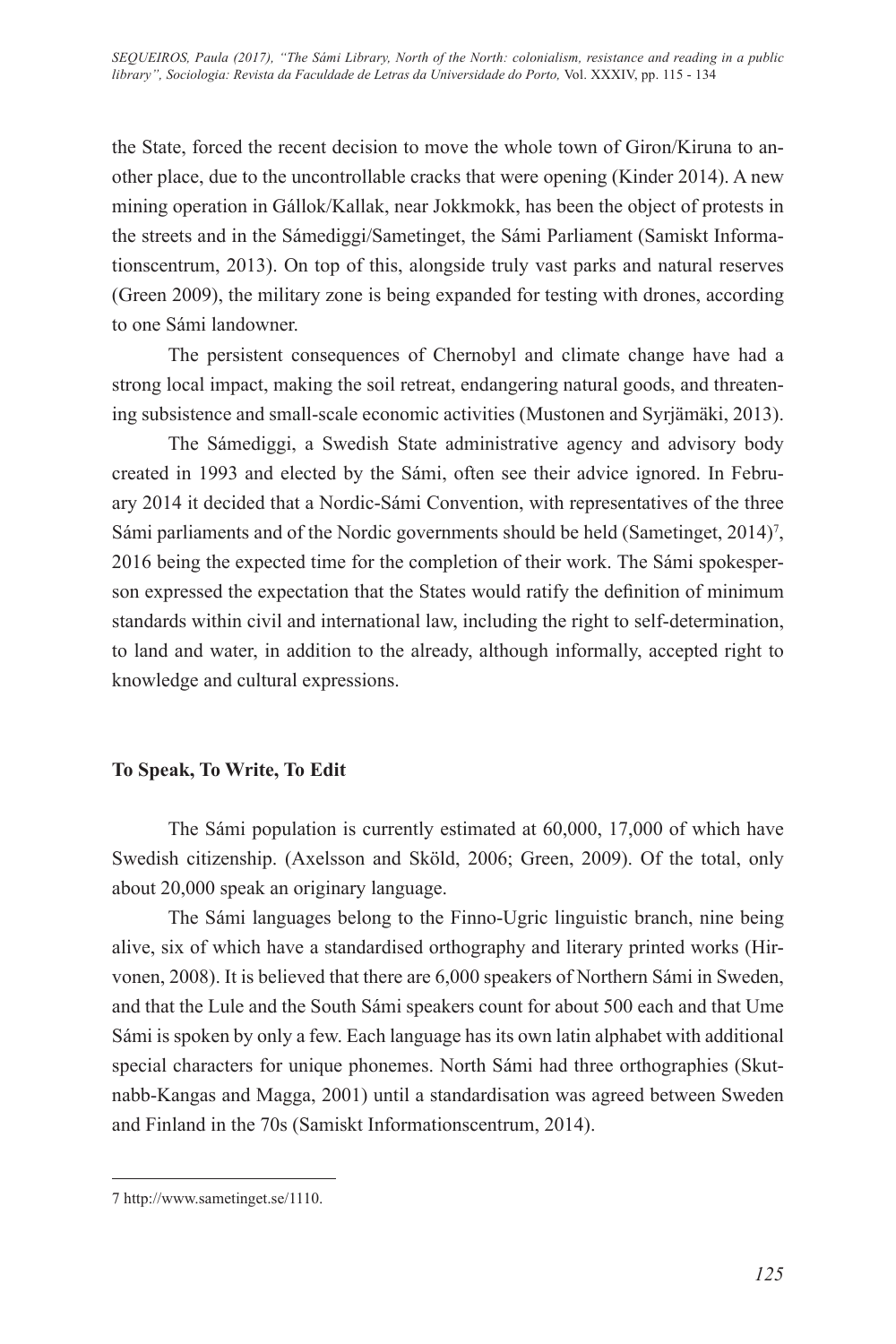The issues of language and writing, as well as editing, deserve some detail in this brief consideration of what was and is the context for the existence of libraries in Sápmi within Swedish borders.

After a heated public controversy, the legal status of minority language was acquired by the Sámi language in 2005, along with other languages spoken in Sweden (Meänkieli, Finnish-Swedish, Romani-Chib and Yiddish). Five national minorities - Sámi, Tornedalian, Finnish-Swedish, Roma and Jew — are also recognised.

Since, until then, Swedish was a *de facto* predominant language (Milani and Johnson, 2008), in 2009, under the centre-right Alliance, the claim that a main language is necessary to consolidate democracy (Leissner, 2012) and prevent globalisation was signed into law (Milani and Johnson 2014). The term "mother tongue" is used instead of "native tongue", thus reinforcing the ideology of an ethnic and cultural homogeneity in Sweden (Milani and Johnson, 2008).

It should be noted that the government steered the discourse on colonialism toward that of multiculturalism, in line with the "tolerance" that the Swedish State has claimed in recent decades. An extended education in English, on the other hand, necessary for a desired integration in the new world order, an official, while contradictory, claim was thoroughly implemented by central and local measures of formal and informal education. It should also be noted that Sweden has not yet signed the Convention 169 – ILO, 1989 – only underwriting the 2007 United Nations Declaration on the Rights of Indigenous Peoples, a non-binding instrument. After many long years of contestation, the Constitution received an amendment, in 2011, recognising the Sámi as a people of Sweden. However, an Act on Sámi matters remained unapproved, given the opposition to regulating core issues like rights over land and natural resources both by the Swedish Parliament and by the not previously consulted Sámi Parliament (United Nations, Human Rights Council, 2011).

Furthermore, it should also be noted that the privatisation of services, and public sector cuts had an especially negative impact, in the last decade, on secondary education, railway transportation, health and elderly care, as well as cultural programs.

At present, much of the population speaks English fluently, while teaching Sámi is seldom implemented, in spite of the amendment. The fact is that Sámi is not spoken in public, and rarely in private. Intergenerational communication remains hampered by the very recency of promotion measures: children educated in present day, re-created Sámi are not understood by grandparents who speak vernacular, which was rarely transmitted to children out of the fear generated by many decades of stigma and exclusion. The knowledge of the originary languages is often insufficient to enjoy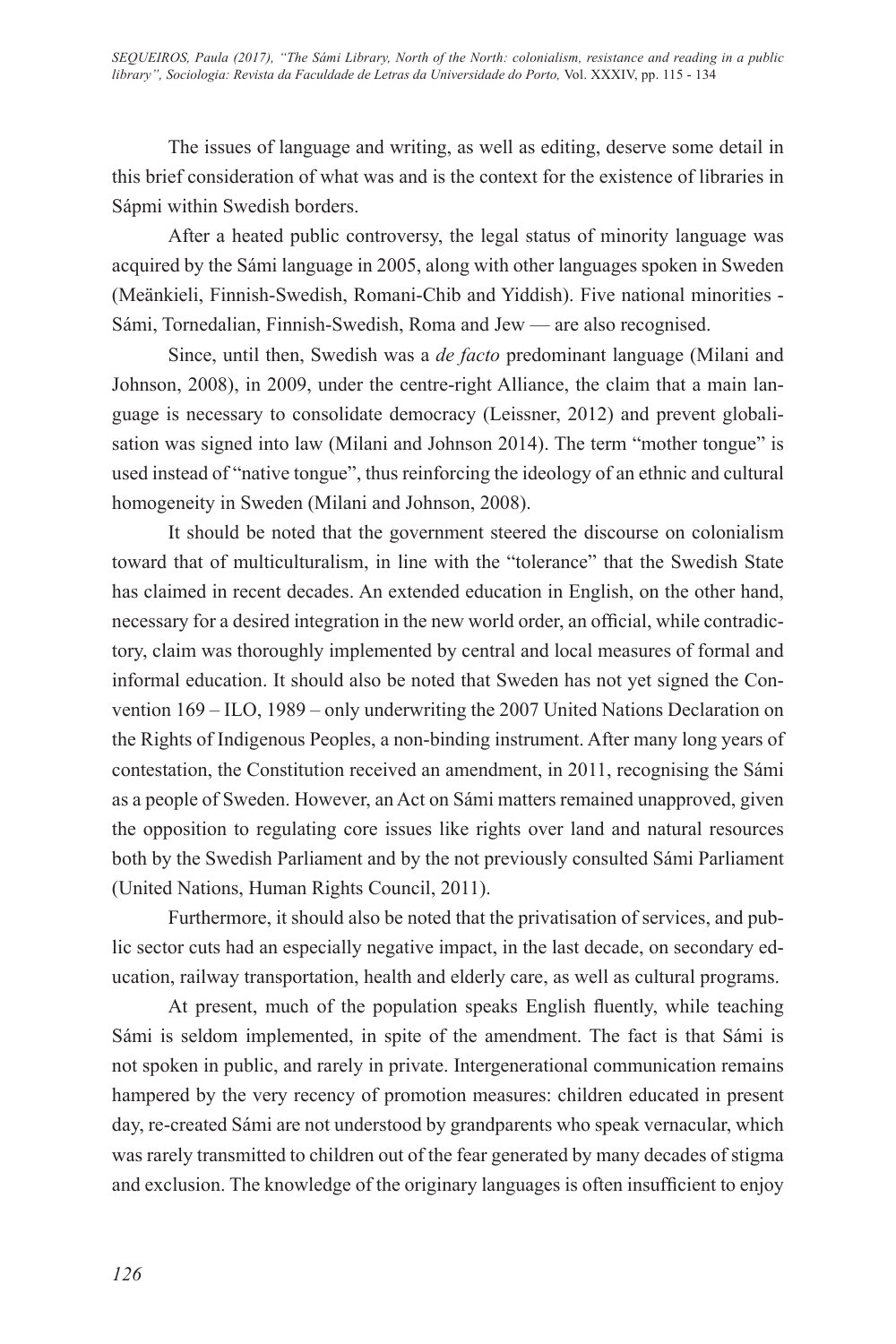literature in Sámi.

Some Sámi may still express an awareness and discomfort about the comparatively late entry into the sphere of the printed and published word: "But we only started to have a way of writing so late!" (Sámi Parliament representative). The first writings in Sámi were religious texts, with an evangelizing intent, translated in the 17th century by clergymen. Others, autonomously produced and dating from the late 19th century, religious or not, were left unpublished until the mid-1990s due to cultural relegation policies. From the end of the 19th century till the first decade of the 20th, there was an increase in Sámi literature publishing, including a couple of newspapers, which would be shut down not long after being opened. Contending with both the deficiencies in typesetting for special characters and orthographic diversity, visible publishing activity in Sweden would only occur in the middle of the 20thcentury, reaching a clear slowdown in recent decades (Paltto e Kuokkanen 2010), as discussed below.

The story of the first book authored by a Sámi and written in Sámi, *Muitalus sámiid birra*, (A narrative on the Sámi), is singularly significant. Published in 1910, in Danish and in North Sámi, it elaborates on the oral tales, manuscripts and illustrations of Johan Turi (1854-1936)<sup>8</sup>9 a self-taught wolf hunter and guide. Writing about the origins and customs, the worldview, beliefs and traditional cures (Paltto e Kuokkanen 2010), Turi expresses his regret for the oppression of the Nordic States and the ensuing invisibility of his people. Only the initially positive public reception drove him to mention shamanism in a later edition. On Muitalus, critics underline how a politically skilful Turi resorted to the ancestral vision of proximity between animal species, human or not, and their reciprocal transmutation to build the metaphor about those unknown *animals* who live a difficult life in their own land (Svonni, 2011). The seduction and wisdom of the teller attracted persons from other cultures to produce the book: the literary edition and translation were undertaken by Emilie Demant Hatt, a Danish painter, traveller, and ethnologist; the financing by Hjalmar Lundbohm, formerly an artist, who came to Giron as the administrator of an iron mine where he was confronted with the unequal work conditions the Sámi faced. The life of Turi, measured by anthropometry, a guide to anthropologists and a subject for artistic photographers, reflects the tensions between discrimination, and curiosity about the "Other" in Sweden. In 1918 Turi contributed to the creation of a Sámi association, and later on became a political activist (Cocq, 2008).

During the 50s, Sámi publishing became more well-known through the emer-

<sup>8</sup> Born in Kautokeino, Norway, worked from childhood in a siida near Giron/Kiruna and died in Čohkkirasjávri/Jukkasjärvi, Sweden.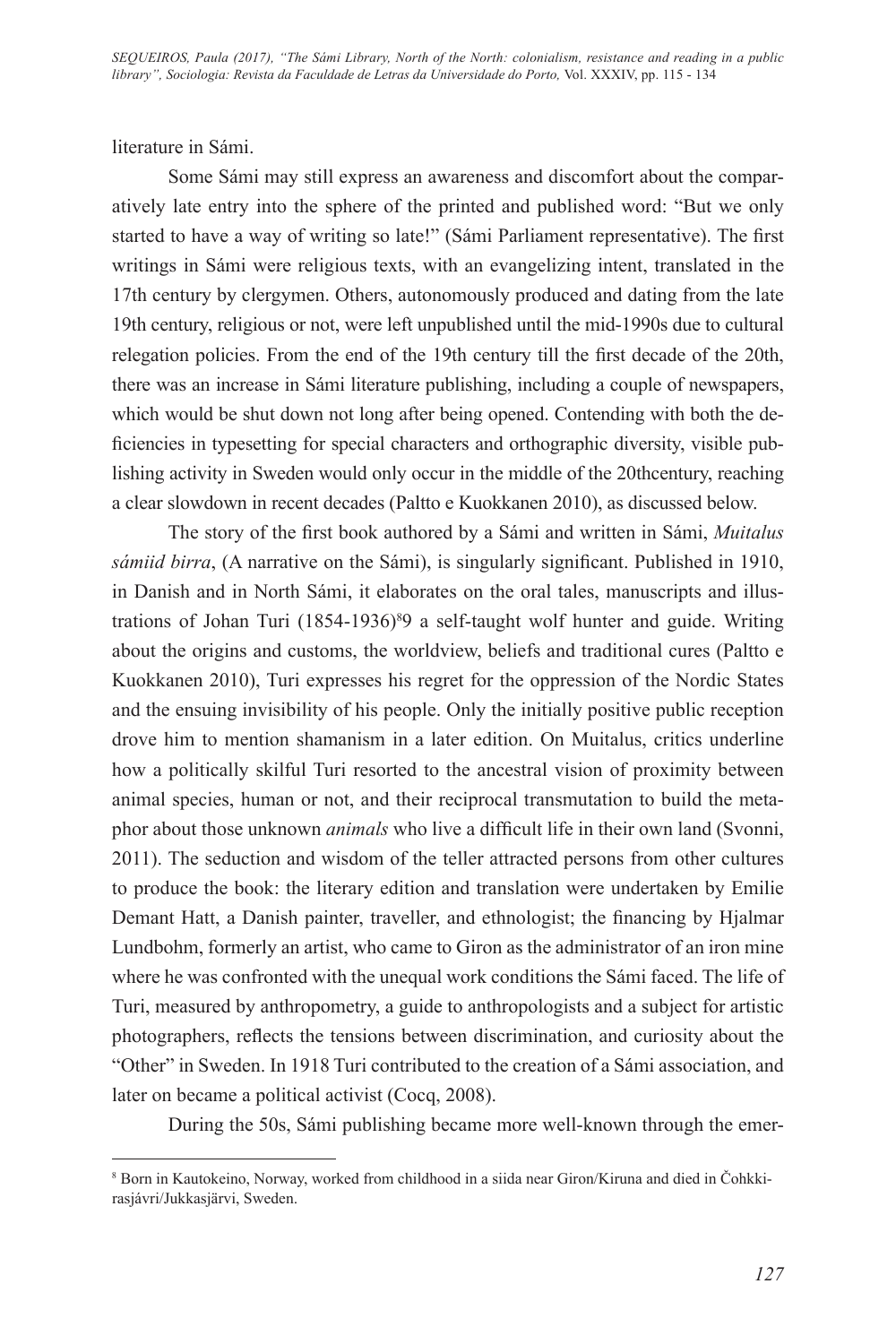gence of newspapers in Sámi. Initially assumed by the Sámi Council, formed in 1956 and aggregating the Sámi organisations of the four States – Sweden, Norway, Finland and Russia – the promotion of literature had as specific purposes the protection and recognition of Sámi interests, both individual and collective, and the respect for economic, social and cultural rights<sup>9</sup> (Paltto e Kuokkanen 2010). This impulse ended in  $2000$  with the cuts in funding from the Nordic Council of Ministers<sup>10</sup>. Publishing is now a dispersed sector, with newly-formed small publishers in Norway, which depend on activist support, and occasional grants from the Norwegian and Finnish Parliaments. At present, some elderly Sámi, now skilful in their own writing, are producing life narratives as a generational legacy (Paltto e Kuokkanen 2010).

While such a form of internal colonialism, exercised over a European people, has been kept "indoors" until recently, the analysis of its consequences appears to be still confined to Sweden - and to Europe's - "backyards". With Turi in mind, addressing those "unknown" beings demands the acknowledgement of their condition, past and present, and the recognition of their culture.

## **Questioning and concluding**

My sojourn in Jokkmokk, from April to May 2013, was aimed at understanding what an "indigenous library" is, how it works, its significance as a contemporary institution, in this case within the space of Europe. To understand this, it became important to also consider the role of the *Kommune* library as well as the experiences of the insertion of Sámi corners in this and other public libraries under the control of the Swedish State. Another important realization I gained from my work was that the now defunct *bibliobus* service in Sweden – though still operating in Norway and Finland – was appreciated by Sámi people, and very important to small villages and people who live permanently in isolation.

In an apparent paradox, the Sámi spaces in Swedish libraries are not contributing to a respectful recognition of their culture, making comparatively patent the shortcomings and weaknesses of these special areas instead. However, the constraints and inequalities in education and publishing and the specifically targeted cuts have not yet garnered public scrutiny nor investigation of their deeper causes.

<sup>9</sup> http://www.samer.se/1089; http://www.saamicouncil.net/?deptid=1116.

<sup>10</sup> http://encyclopedia2.thefreedictionary.com/Nordic+Council.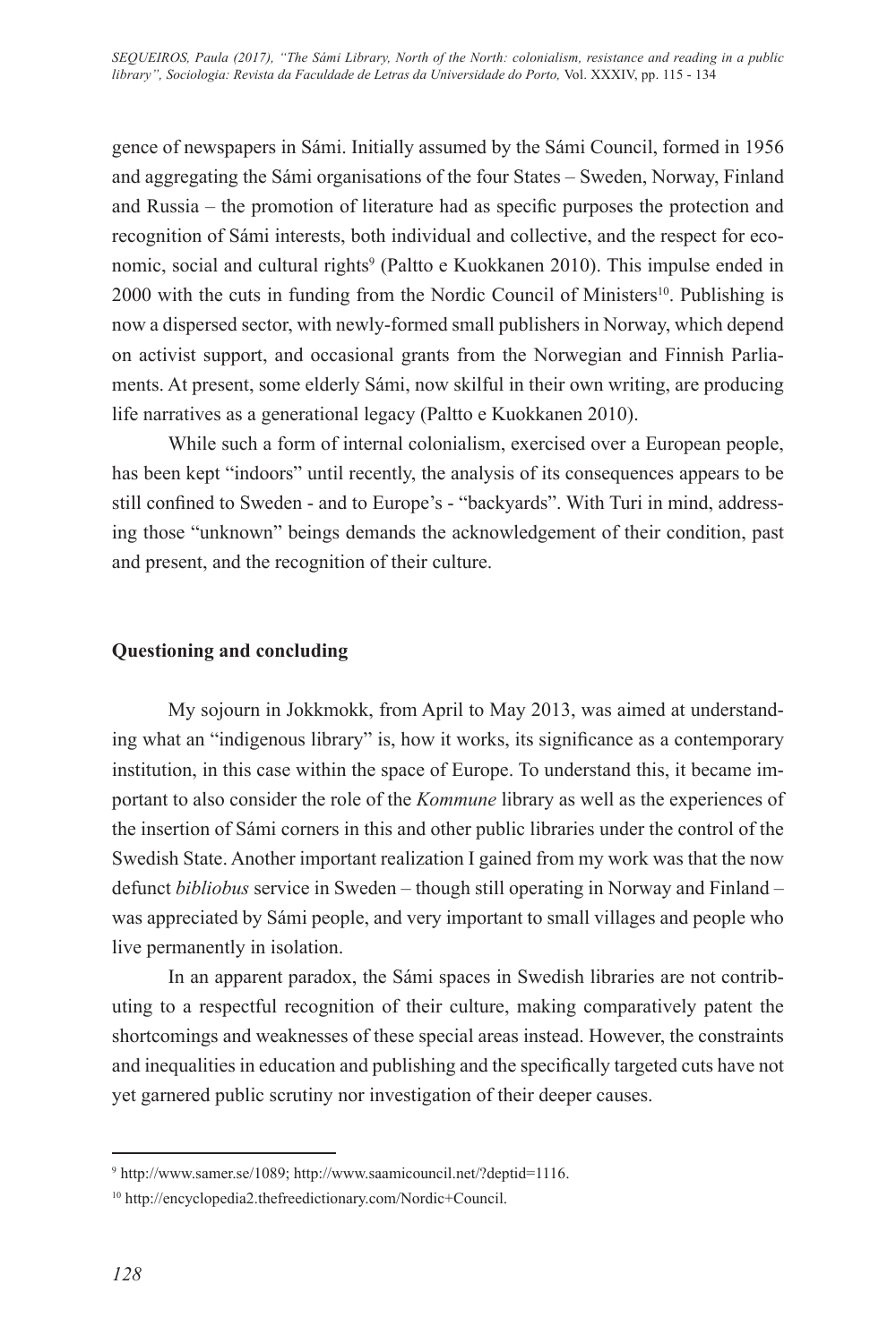The Sámi, though disconnected from their own languages by colonial oppression, maintain and recreate forms of knowledge construction and transmission, and forms of artistic expression parallel and diverse from the normative literate knowledge or canonical art and literature. It is the knowledge and artistic expressions which are closer to orality and more distant from commodified expressions, or based on learning-by-doing and practical knowledge, that are markedly absent in Swedish libraries in their epistemic, emotional and social integrity.

Literacy policies can, counter-intuitively, produce the stigmatisation of illiterate groups and people (Lahire, 2005), thus the awareness of being a culture without a writing system of their own - although many Sámi were literate in and resorted to writing in Swedish or to the Runic calendars, for example – may lead to stigmatising judgements in a country renowned for its high literacy rates.

On the other hand, in the global North new technologies are strongly oriented towards commodification of cultural goods and implemented in the transmission of ideas such as a-historicity, immediacy and competitive individualism. In addition to this, the development of technologies that appropriately address the complexities of oral language and imagistic and aural expressions (McKenzie, 1999) set demands that go beyond the already developed applications for the dominant print-based paradigm.

If the solutions implemented in Ájtte may be short of the expected in the context of the Swedish State, the lack of visitors - inherent in specialised collections, due to the rarity of Sámi speakers and the recency and deficiency of the investment in Sámi education - can be erected as an argument to obscure the responsibility of the custodian powers within the neoliberal managerialism frame, a risk that I sensed the existence of as much as the opposition to. Beyond technical issues, other issues arise, less perceptible and possibly more political, with solutions already tested or implemented in this case and in others, such as alternative author attribution norms or non-hegemonic bibliographic classifications and document typologies, and the questioning of architectural solutions beyond the Western norm. The need to address cultural practices of the global South highlights the sensitivity of the acquisition, production and treatment of bibliography, and demands, first of all, the active involvement of Sámi professionals and Sámi organisations (Roy and Hogan, 2010). Second, it requires the preservation of cultural heritage in the territory and among the society that created it, and which persists to be the privileged subject of meaning attribution.

A fundamental question, although perhaps less evident, is that of the different concepts of culture for Sámi leaders and cultural agents, and for State officials, Swedes or not. Several Sámi persons I talked with referred to their culture as a whole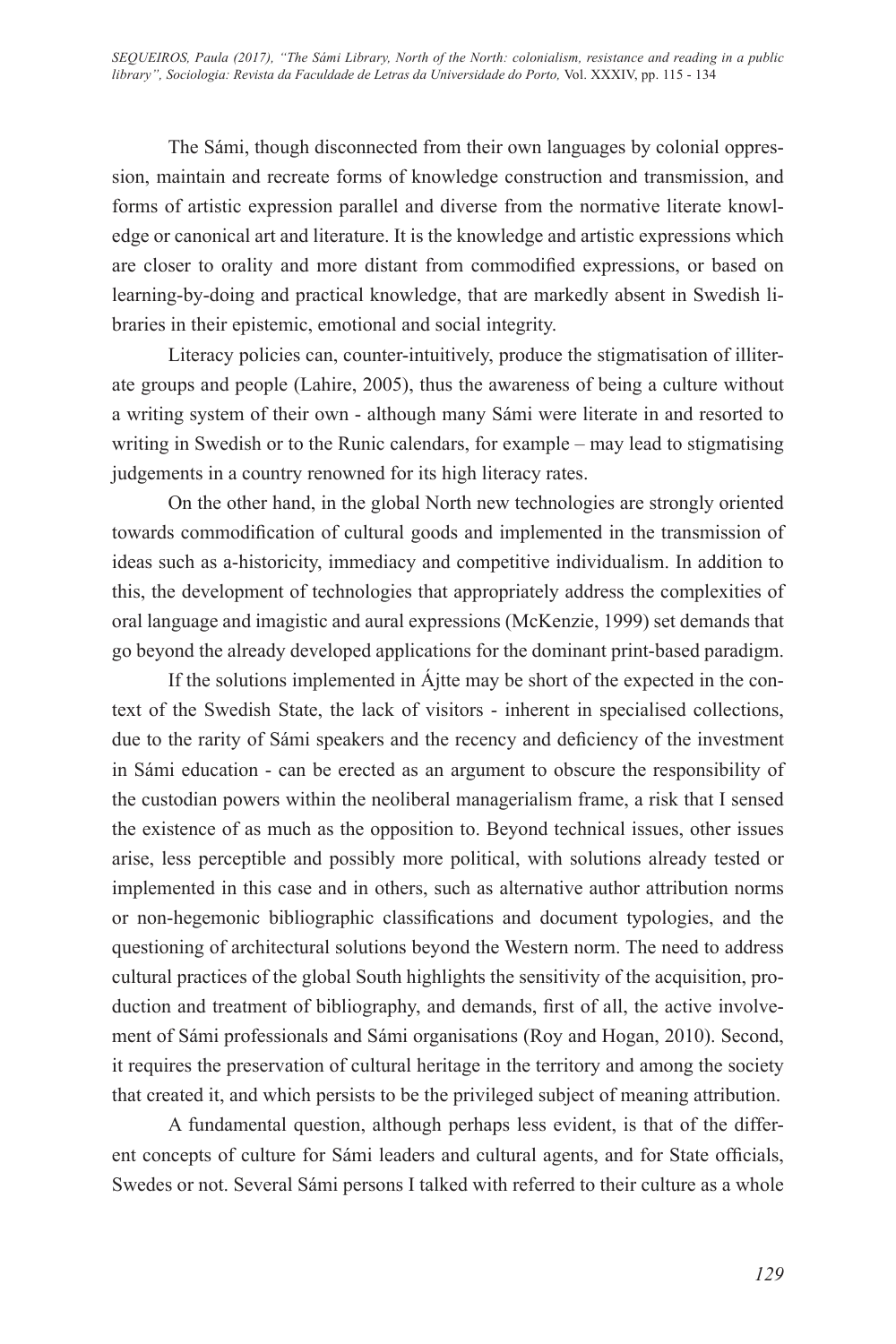non-amenable to sectorisation which they realise and recreate in their varied everyday practices – often not professionalised nor competitive – learned within the Sámi cultural circle. These may go from the traditional arts to  $j \, o \, j k$ <sup>11</sup>, from photography to video or to guidance and survival out in natural landscapes, extending to contemporary theatre, romance and dance. Neoliberal policies bet on the concept of (financial) efficiency, the devaluation of history(ies), in the touristisation and commodification of culture as a static, folkloric, object. During my stay in Sápmi, these policies were embodied in a marketing of the region, occasionally surfacing on the ideological space of Ájtte's museum with the evocation of an "uncorrupted Nature" and of an "exotic culture". A Sámi library, a heritage but also a loan library, does not seem so prone to this exploitation, nor to expectations of financial gains, providing instead enjoyment and unique services, valuable but not measurable by the same gauge that highlights their costs.

On the other hand, countering the ideology of an information society where knowledge supposedly flows equitably and without barriers, it is important to recognise that access to knowledge should be considered from the perspective of the originary people who have produced it, live by it, and cast the future with it. The debate on the concepts of intellectual self-determination and of intellectual sovereignty may give substantial contributions on this matter (Sleeper-Smith, 2009; Edwards and Edwards, 2010). Dialogues and cultural exchanges among equals in rights, which promote a respect for difference and diversity, require at the same time the refusal of coloniality and of a stigmatising alterity. A Sámi Library should primarily be about and for the Sámi people.

The decolonisation of the library institution and its redesign by and for the cultures of the counter-hegemonic South, even if the South may, surprisingly, be situated North of the North is a fundamental requirement. From such a positioning we may rethink the right to reading, re-signified by the originary cultures both inherited and lived. Resisting the clashes and silencing which were imposed upon them, these cultures emerge more valued. In this context I envisage the right to "public reading"12 as a component of collective, cultural rights (Souza Filho, 2014), closely linked to linguistic rights, which are a current demand of cultural minorities and originary peoples (Roy and Kristen, 2010). This right, as I envisage it, is also a part of the alter-globalist claim of *buen-vivir*, the good life, in its pleasant and fruitful dimension even if non -productivist.

 $11$  See note 3.

<sup>&</sup>lt;sup>12</sup> Public reading is a term, used in some European countries, to refer to the reading done within the scope of the public libraries.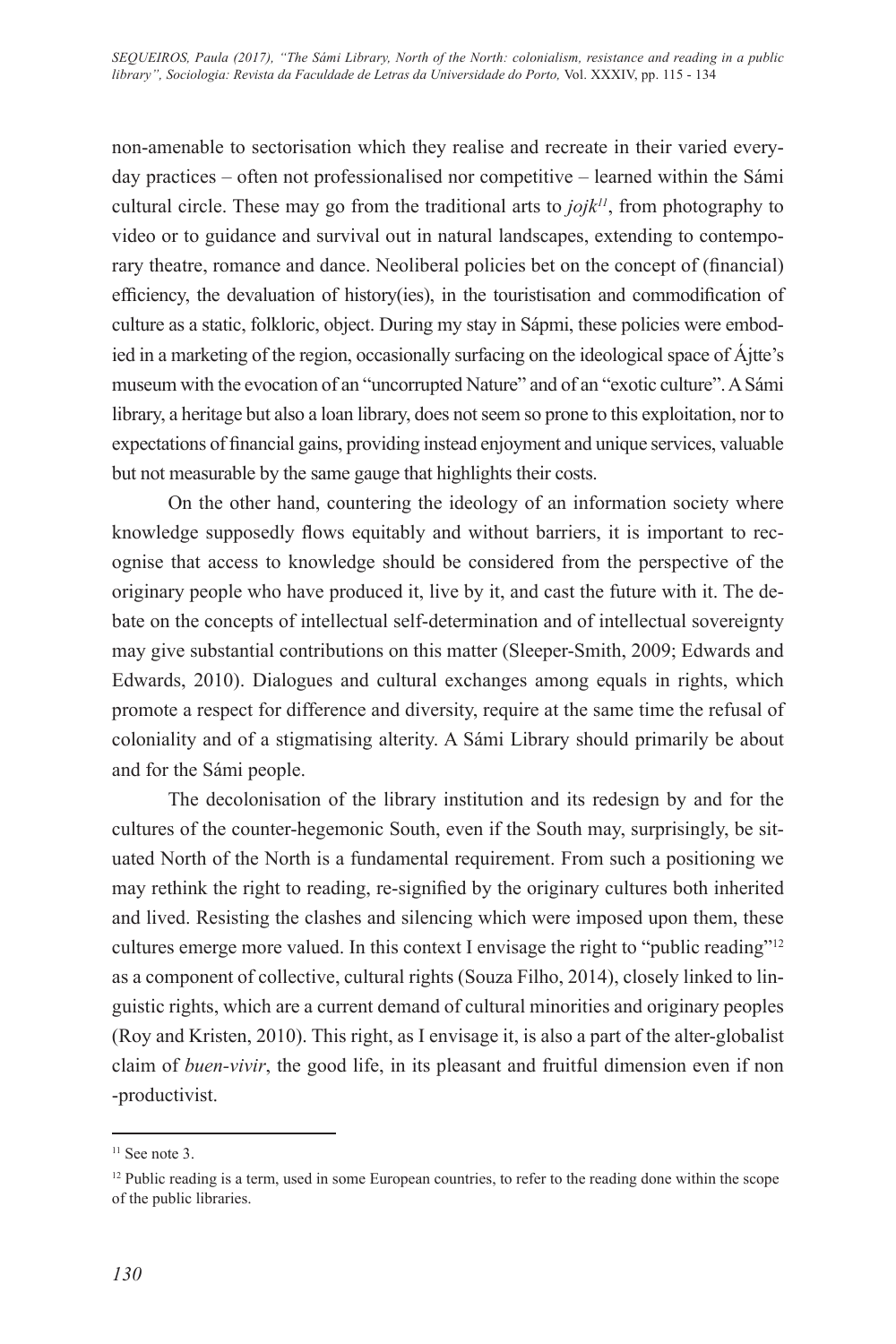I feel that we still need to reflect on a careful "translation work" (Santos, 2002) that integrates a possible Sámi library on the network of alter-global interests and desires. The history of the production of *Muitalus* may be an inspiring metaphor (Haraway, 1991) in the transmutation of "unknown beings" into a recognised people who shall have many tales to read and tell as a subject with a History.

If the language is a battle field, the library can be a symbolic place where the contending narratives, discursive maps, and tools are kept in "reserve". A doubly symbolic reserve then, a static content of documents from a preserved past, enabling the revitalisation of languages and the re-creation of cultures, and a source for present and future dynamic. A "treasure"*,* made publicly available, may be "disenchanted" by an emancipatory usage.

#### **References**

- AGUILAR, Alejandra (2009), "O indigenismo na era da informação", in *PontodeAcesso* 3(2 ago.), pp. 158–191.
- AXELSSON, Per; SKÖLD, Peter (2006), "Indigenous populations and vulnerability. characterizing vulnerability in a sami context", in *Annales de démographie historique* (111), pp. 115–132.
- BJÖRKMAN, Peter; LILJEDAHL, Helena (2009), *Ett försvinnande inhemskt språk: en studie av de svenska Folkbibliotekens roll för att revitalisera det Sydsamiska språket*. Växjö Universitet. Institutionen för humaniora. Biblioteks-och informationsvetenskap, [Accessed 6 August 2013] Retrieved http:// www.sametinget.se/11109.
- BURNS, Kathleen; DOYLE, Ann; JOSEPH, Gene; KREBS, Allison (2010), "Indigenous librarianship", in *Encyclopedia of ibrary and Information Science*, pp. 2330–2346.
- CANOSA, Daniel (2012), "El concepto 'Biblioteca Indígena'", in *Que sabe quien,* [Accessed 10 July 2015]. Retrieved http://librosvivientes.blogspot.pt/2012/10/el-concepto-biblioteca-indigena.html.
- CAVALLO, Guglielmo; CHARTIER, Roger (1997), *Histoire de la lecture dans le monde occidental,* Paris, Seuil.
- COCQ, Coppélie (2008), "Revoicing Sámi narratives: North Sámi storytelling at the turn of the 20th century". Doctoral thesis, Umeå University, Department of Language Studies, Umeå, [Accessed 1 January 2014]. Retrieved http://umu.diva-portal.org/smash/record.jsf?searchId=1&pid=diva2:141498.
- EDWARDS, Julie Biando; EDWARDS, Stephan P. eds. (2010), *Beyond Article 19: Libraries and social and cultural rights,* Litwin.
- GÓIS, Damião de (1544), "Deploratio lappianae gentis, Damiano a Goes autore", in *Damiani a Goes equitis Lusitani aliquot opuscula...* Lovanii: ex officina Rutgeri Rescij, f. 49-51, [Accessed 26 February 2014]. Retrieved https://digitalis-dsp.uc.pt/bg5/UCBG-VT-20-8-19/UCBG-VT-20-8-19\_item1/P55. html.
- GREEN, Carina (2009), *Managing Laponia: A World Heritage Site as arena for Sami ethno-politics in Sweden,* Uppsala: Acta Universitatis Upsaliensis. Uppsala Studies in Cultural Anthropology no 47, [Accessed 05 December 2013]. Retrieved http://uu.diva-portal.org/smash/record.jsf?pid=diva2:275592.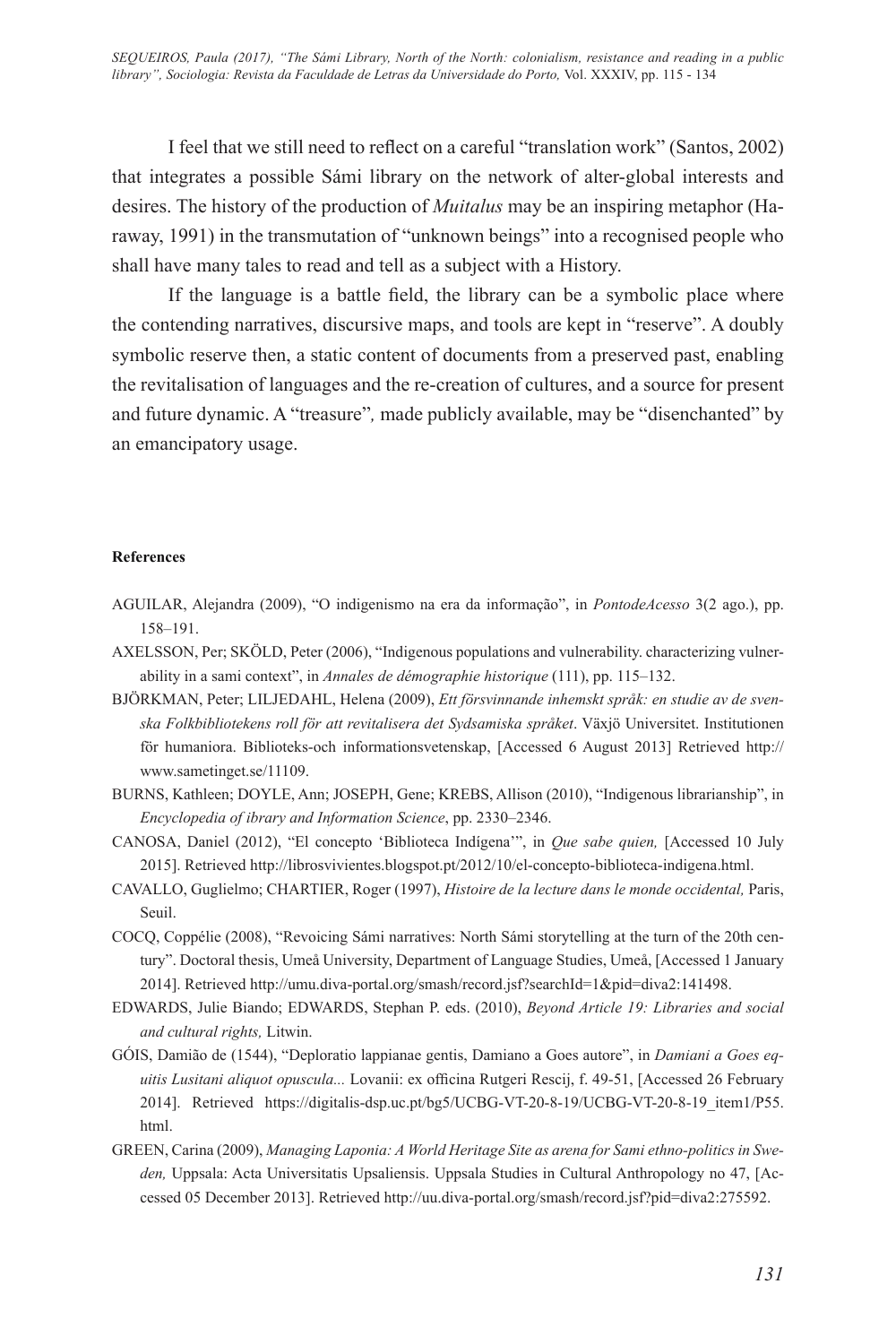- GUNNARE, Sanna (2012), 'På mitt modersmål: en kvalitativ studie av biblioteksanvändare med Samiska, Finska och Meänkieli som modersmål'. Masters thesis, Uppsala Universitet, [Accessed 06 August 2013]. Retrieved urn:nbn:se:uu:diva-175786.
- HAGERMAN, Maja; Pirak Sikku, Katarina (2014), "Conversation on the Swedish racial biology", *Umeå, 2014*. [Accessed 9 June 2014]. Retrieved http://umea2014.se/en/event/maja-hagerman-och-katarina-pirak-sikku/.
- HARAWAY, Donna (1991), "A manifesto for cyborgs: science, technology and socialist feminism in the 1980s", in *Simians, cyborgs and women: the reinvention of nature,* New York, Routledge, pp. 149– 181, [Accessed 06 August 2013]. Retrieved (http://www.egs.edu/faculty/donna-haraway/articles/donna-haraway-a-cyborg-manifesto/).
- HIRSCH, Elisabeth Feist (1987), *Damião de Góis,* Lisboa, Fundação Calouste Gulbenkian.
- HIRVONEN, Vuokko (2008), *Voices from Sápmi: Sámi women's path to authorship*. Guovdageaidnu/ Kautokeino, DAT, [Accessed 12 December 2013]. Retrieved http://www.worldcat.org/title/voicesfrom-sapmi-sami-womens-path-to-authorship/oclc/262696678&referer=brief\_results.
- INTERNATIONAL FEDERATION OF LIBRARY ASSOCIATIONS (2002), "IFLA statement on indigenous traditional knowledge", [Accessed 28 June 2016]. Retrieved http://www.ifla.org/publications/ ifla-statement-on-indigenous-traditional-knowledge.
- JOKKMOKKS SK (1993), "Eigil Högström", in *Jokkmokks SK: 100 år 1893 1993*. Jokkmokk, Skidklubb.
- KINDER, Tabby (2014), "How to move a town two miles east", *BBC News,* [Accessed 10 March 2014]. Retrieved http://www.bbc.com/news/magazine-26447507.
- KOERNER, Lisbet (1999), *Linnaeus: nature and nation,* Cambridge, Mass., Harvard University Press.
- KULTURDEPARTEMENTET (2013), "Regeringens Proposition 2012/13:147 Ny Bibliotekslag".
- KUOLJOK, Sunna (1998), *La historia Sami,* Kiruna, Sametinget.
- KVARFORDT, Karin; SIKKU, Nils-Henrik; TEILUS, Michael (2009), *The Sami: an indigenous people in Sweden,* Kiruna? Sámediggi, [Accessed 26 May 2014]. Retrieved http://www.samer.se/2137.
- LAHIRE, Bernard (2005), *L'invention de l''illettrisme': rhétorique publique, éthique et stigmates,* Paris, La Découverte.
- LANTTO, Patrik (2000), *Tiden Börjar På Nytt,* Umeå, Umeå University.
- LEISSNER, Roger (2012), "Skydda, stärka och främja: Umeå Stadsbiblioteks Arbete med det Samiska språket efter minoritetsreformen". [Bachelor Thesis] Kandidatuppsats i Biblioteks- och informationsvetenskap, Umeå Universitet, Umeå.
- LINDMARK, Daniel (2013), "Colonial encounter in early modern Sápmi", in M. Naum and J. M. Nordin (eds.) *Scandinavian colonialism and the rise of modernity: small time agents in a global arena*, New York, Springer, pp. 131–46.
- MCKENZIE, D. F (1999), *Bibliography and the sociology of texts,* Cambridge, Cambridge University Press.
- MILANI, Tommaso M.; JOHNSON, Sally (2008), "Language politics and legitimation crisis in Sweden: a Habermasian approach", in *Language problems & language planning,* 32(1), pp. 1–22.
- MILANI, Tommaso M.; JONSSON, Rickard (2016), "Linguistic citizenship in Sweden: resistance in a context of linguistic human rights" [in Print], in L. Lim, C. Stroud, and L. Wee (eds.), *The multilingual citizen: towards a politics of language for agency and change*, Clevedon, Multilingual Matters.
- MÖHLENBROCK, Sigurd (1993), "Reading as a means in the political process", in *Libraries & Culture* 28(1), pp.39–43.
- MUSTONEN, Tero; SYRJÄMÄKI, Eija (eds.) 2013, *It is the Sámi who own this land: sacred landscapes and oral histories of the Jokkmokk Sámi*. [Finnland]: Snowchange cooperative.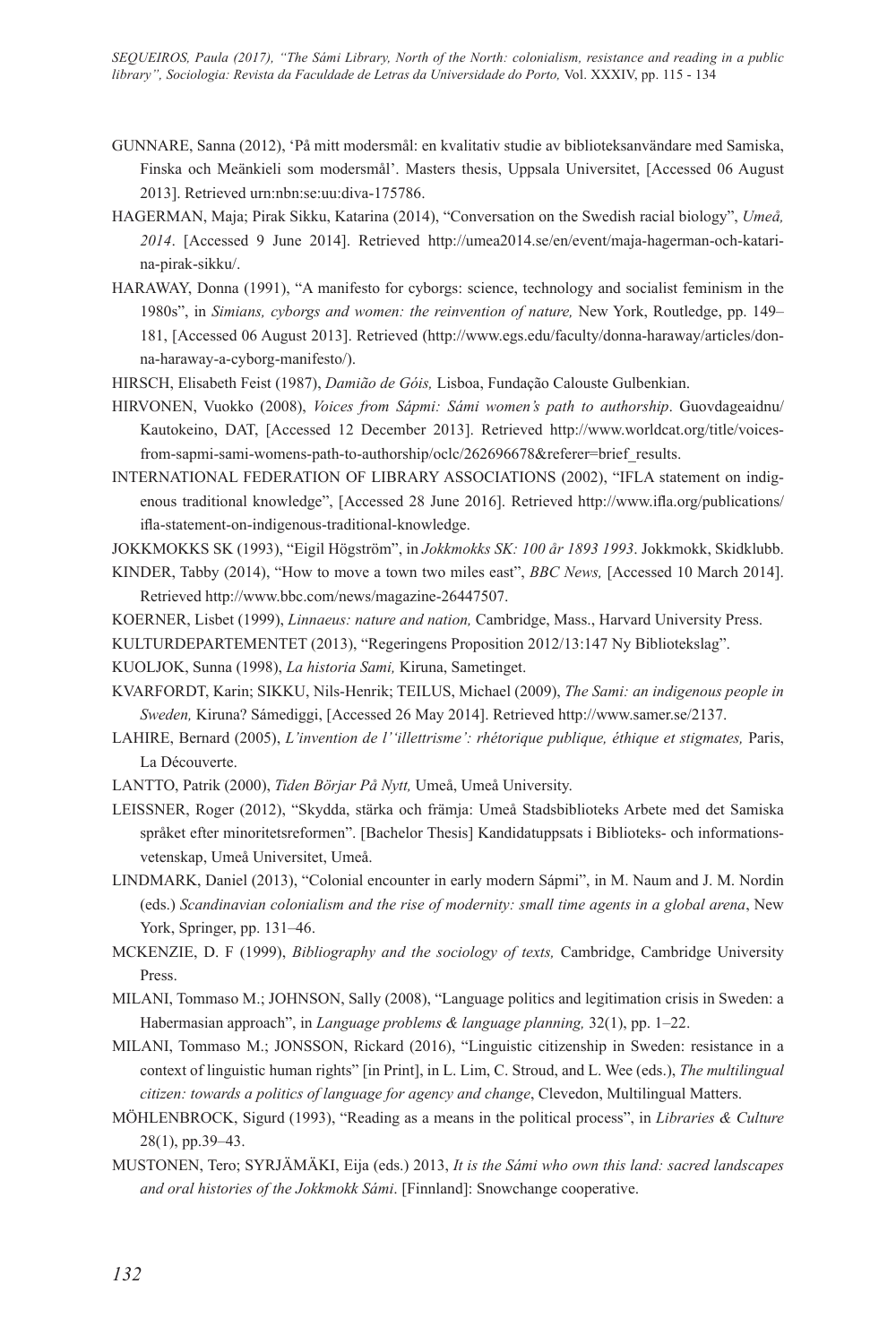- ÖSSBO Åsa; LANTTO, Patrick (2011), Colonial tutelage and industrial colonialism: reindeer husbandry and early 20th-century hydroelectric development in Sweden, in *Scandinavian Journal of History,* 36(3), pp. 324–348.
- PALTTO, Kirsti; KUOKKANEN, Rauna (2010), "Publishing Sámi literature: from Christian translations to Sámi publishing houses", in *Studies in American Indian Literatures,* 22(2), pp. 42–58.
- ROY, Loriene; HOGAN, Kristen (2010), "We collect, organize, preserve, and provide access, with respect: indigenous peoples' cultural life in libraries". in *Beyond Article 19: Libraries and Social, and Cultural Rights*. Duluth: Library Juice, pp. 113–47.
- SAMETINGET (2014), "Om Nordisk Samekonvention", in *Region Gotland,* [Accessed 2 March 2014]. Retrieved http://www.sametinget.se/1110.
- SAMISKT INFORMATIONSCENTRUM (2013), "Gállok ett nytt Alta", in *Sápmi,* [Accessed 3 September 2013]. Retrieved http://www.samer.se/GetDoc?meta\_id=4262.
- SAMISKT INFORMATIONSCENTRUM (2014), "Att skriva på Samiska", in *Skriftspråket Samer.se,*  [Accessed 5 July 2014]. Retrieved http://www.samer.se/1190.
- SANTOS, Boaventura de Sousa (2002), "Para uma sociologia das ausências e uma sociologia das emergências", in *Revista Crítica de Ciências Sociais,* (63), pp. 237–80.
- SARRI, Peter (2002), "Creating a Library Plan for the Sámi in Sweden", in *World Library and Information Congress: 70th IFLA General Conference and Council 22-27 August*, vol. 12, Buenos Aires, IFLA, [Accessed 6 August 2013]. Retrieved http://cybra.lodz.pl/Content/1175/vol12no1/sarri\_v12n1.html.
- SARRI, Peter (1999), "Girjerádjusat Sámis: Libraries in Sápmi", in *Issues and initiatives in indigenous librarianship,* S.l., Te Rōpū Whakahau.
- SLEEPER-SMITH, Susan, (ed.) (2009), *Contesting knowledge: museums and indigenous perspectives,* Lincoln, University of Nebraska Press.
- SOUZA Filho, Carlos Frederico Marés de (2014), "Multiculturalismo e direitos coletivos" [Preprint], in *Reconhecer para libertar: os caminhos do cosmopolitismo multicultural,* [Accessed 20 May 2014]. Retrieved http://www.ces.uc.pt/emancipa/research/pt/ft/direitos.html.
- STORFJELL, Troy (2013), "The ambivalence of the wild: figuring the Sámi in pre-colonial and colonial discourse to the eighteenth century", in *L'image du Sápmi: Vol. 2*. Örebro: Örebro University, pp. 540–75, [Accessed 22 December 2013]. Retrieved https://www.academia.edu/4756822/The\_Ambivalence of the Wild Figuring the Sami in Pre-Colonial and Colonial Discourse to the Eighteenth\_Century.
- STURGES, Paul (1996), "Beer and books: Michael Thomas Bass, Derby Public Library, and the philanthropy of the beerage", in *Libraries & Culture,* 31(2), pp. 247–71.
- SVONNI, Mikael (2011), "Johan Turi: first author of the Sámi", in *Scandinavian Studies* 83(4), pp. 483–90.
- SYKES, Paul (1978), *The Public Library in perspective: an examination of its origins and modern role,* London, Clive Bingley.
- THOMAS, Barbro (2010), "Swedish libraries: an overview", in *IFLA Journal* 36(2), pp. 111–130.
- UNITED NATIONS, Human Rights Council (2011), *Report of the Special Rapporteur on the situation of human rights and fundamental freedoms of indigenous people: addendum: the situation of the Sami people in the Sápmi region of Norway, Sweden and Finland,* UN, Human Rights Council, [Accessed 21 March 2014]. Retrieved http://indigenouspeoplesissues.com/index.php?option=com\_content&view- =article&id=8474:europe-the-situation-of-the-sami-people-in-the-sapmi-region-of-norway-sweden-and-finland&catid=56:europe-indigenous-peoples&Itemid=78.
- WITMANN, Reinhard (1997), "Une révolution de la lecture à la fin du XVIIIe siècle", in *Histoire de la lecture dans le monde occidental*, G. Cavallo; R. Chartier (eds.), Paris, Seuil, pp. 331–364.